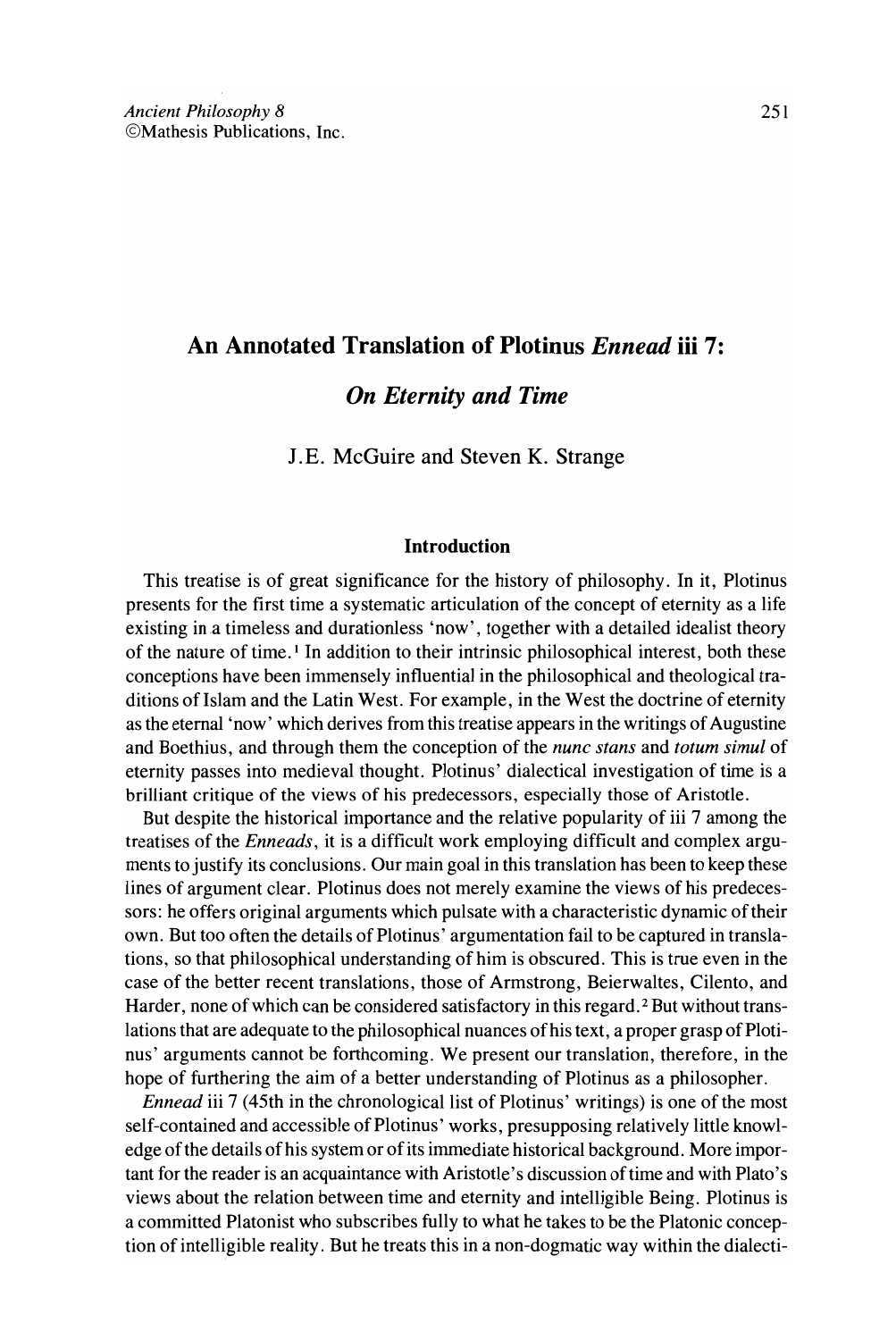cal framework of his inquiry. He assurnes that Plato's doctrines about these matters can serve as a reliable guide for investigating the nature of reality-an assumption he thinks withstands trial in this treatise.

The treatise is divided into thirteen chapters. <sup>3</sup> Chapters 2 to 6 consider the nature of eternity, while chapters 7 to 13 investigate time. Throughout, Plotinus' discussion is guided by Plato's statement at *Timaeus* 37d that time is the moving image or εἰχών of eternity. He takes this to mean that eternity and time are analogues of one another, so that their respective properties will stand in analogical correspondence to one another. He also assumes, following *Timaeus* 30c-31b, that the sensible cosmos of Becoming as a whole is an image of the intelligible world of Being, the world of Forms that he identifies with the Animal Itselfofthe *Timaeus.* Given this, he holds that etemity stands in the same sort ofrelation to intelligible Being that time stands in to sensible Becoming. Consequently, Being can be understood to exist *in* eternity, as Becoming exists *in* time. And since eternity is the original of which time is the image, Plotinus considers that a prior understanding of eternity can help in understanding the features of its image. Hence he investigates the nature of eternity first, before turning to the nature of time.

The main focus of interest in the first part of the treatise is the question of what the properties ofintelligible Being are in virtue ofwhich it is said to be eternal and to exist in eternity. Chapters 2 and 3 present what is, in effect, an argument by elimination that these properties consist in three of the five greatest genera (μέγιστα γένη) of Plato's *Sophist*, which Plotinus holds to be the categories of the intelligible world.<sup>4</sup> These are  $x(y)$ (Motion), στάσις (Rest), and ταὐτόν (Sameness). Plotinus identifies χίνησις with the life  $(\zeta_{\omega\eta})$  or activity (ενέργεια) of νοῦς or Intellect (which is the same as intelligible Substance  $[\omega \sigma(\alpha)]$ ,  $\sigma \tau \dot{\alpha} \sigma(\alpha)$  with its fixity or changelessness, which is a consequence of its perfection, i.e., that it attains its  $\tau \in \lambda$ og or end fully, and  $\tau \alpha \dot{\nu} \tau \dot{\sigma} \nu$  with its lack of any sort of extension. These properties are then connected in the remainder of chapter 3 with Parmenides' argument for the timelessness of Being,<sup>5</sup> leading up to Plotinus' first characterization of the nature of eternity in 3.36-38 as 'the life ( $\zeta \omega \eta$ ) that belongs to the essence of Being, that is all at once ( $\delta \mu$ oῦ πᾶσα), and is everywhere full yet unextended (πλήρης άδιάστατος πανταχῆ)'. This preliminary definition of eternity is further developed in chapters 4 and 5, and a reformulation of it is given in  $5.25-28$ . Chapter 6 is then devoted to reconciling Plotinus' definition of eternity with the text of *Timaeus 37-38.*

Two related objections are commonly raised against Plotinus' conception of the timeless, durationless life of νοῦς or Intellect. <sup>6</sup> First, it is said that the notion of a life apart from duration and change is self-contradictory or incoherent. Second, it is objected that Plotinus constantly uses temporal language in describing eternity. Plotinus himself attempts to answer the second objection in 6.21-36. In reply to the first objection, he could appeal to the Aristotelian conception of *ένέργεια*. At *Metaphysics* Θ 1048b21-23, Aristotle distinguishes between two sorts of actuality (which he calls  $x$  ivn  $\sigma x$  and  $\pi \rho \tilde{\alpha} \xi \iota \varsigma$ ): the first sort *has* an end or τέλος, while the second sort *is* an end. Seeing, for example, is an activity of the latter sort. As such, it cannot be analyzed into stages leading to its actualization, since it is by its nature complete at every point. Hence, in a complete activity like seeing, which is itself an end, there is no distinction between coming to actualize a potential for seeing, and the completion of this actualization. Hence no duration need be involved in such an activity: its actualization is instantaneous. This Aristotelian notion of ένέργεια is clearly the model for Plotinus' conception of the eter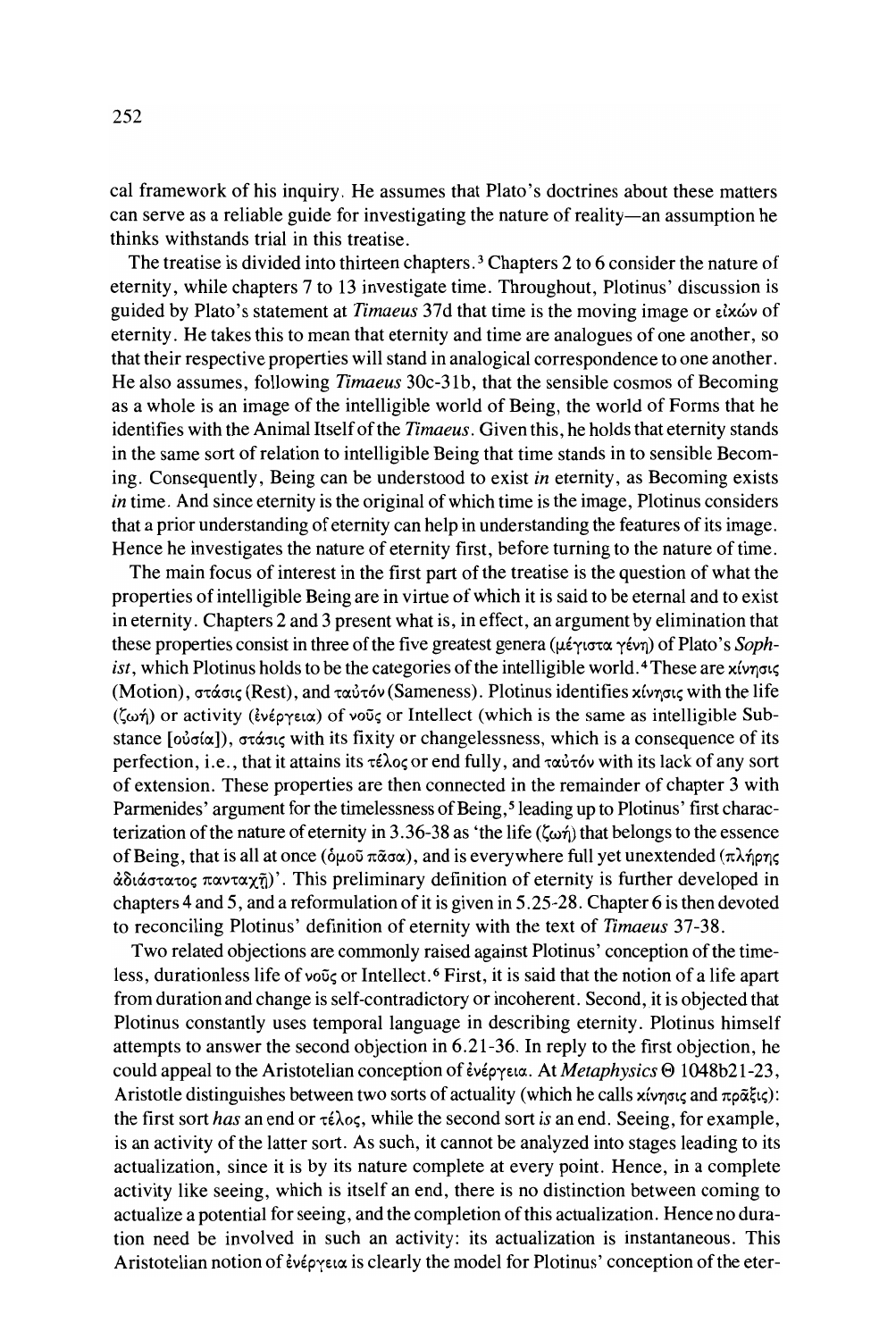nal life of  $\nu\omega\zeta$ , and he seems right to suggest that there need be nothing intrinsically durational or temporal about it.<sup>7</sup> Thus Plotinus' use of tensed constructions need not itself imply any duration or temporalization of eternity, as the second objection charges.

In chapters 7 and following, Plotinus turns to the question of the nature of time. In chapters 8 to 10, he argues that the theories of time offered by the Stoics, Peripatetics, and Epicureans, all of which make time something dependent upon physical motion or change, are unsatisfactory and cannot be made clear. His critique ofthe Peripatetic conception of time as the measure of physical motion is especially interesting, because it exploits difficulties in the account of time in *Physics*  $\Delta$  10-12 that have also disturbed modern interpreters. <sup>8</sup> Plotinus suggests that insofar as the Stoic and Peripatetic definitions, both ofwhich take time to be a measuring concept, manage to shed any light upon our conception oftime, they show it to be somehow connected with and dependent on the activity of soul. His own account in chapters 11 and 12 indicates why this is so: time *is* the activity or life of soul, the extended and changing image of the fixed and durationless life of eternity. Time exists as a result of the soul's descent from the intelligible world and its creation ofthe physical world. For this reason, the physical world is in time. This is argued and explained in detail, and the treatise then closes with a discussion of various problems connected with this conception of time (chapter 13).

The line numbers are those of Henry and Schwyzer's OCT text (H-S<sup>2</sup>). Places where the text we translate differs from that of  $H-S<sup>2</sup>$  are signaled in the notes. While we have tried to improve on A.H. Armstrong's Loeb version, we have found it extremely helpful throughout.<sup>9</sup> The aim of our translation is to be as literal as possible without sacrificing argumentative clarity. The notes, where not textual, are intended to help illuminate the arguments and to provide information necessary for their understanding. Criticism of other translations and interpretations has been kept to a minimum. 10

## *Ennead* iii 7: *On Eternity and Time*

1. When we say that eternity and time are different things, and that eternity pertains to the eternal<sup>11</sup> nature, while time pertains to what comes to be and to this universe, we immediately think, as we do in the case of more cursory conceptual apprehensions,  $12$ that we possess [5] a clear impression ofthem in our souls, since we are always talking about them and referring to them everywhere. But when we try to go on to examine them and, as it were, get close to them, we once again find ourselves at a loss what to think: different ones of us fix upon different declarations of the ancient philosophers about them, and perhaps [10] even disagree about how to interpret these statements. So we stop here, and deem it sufficient if when asked we can state their views about them. Content with this, we give up inquiring any further about these matters. Now we must indeed think that some of the ancient and blessed philosophers have found the truth. But who among them [15] most attained to it, and how we might gain an understanding of these things for ourselves, needs to be investigated.<sup>13</sup>

We should inquire first about eternity, what those philosophers think it is who claim it is something different from time. <sup>14</sup> For when we have grasped that which stands as the paradigm, perhaps also the nature of its image, which [20] they say is time, will become clear. If, however, someone were to form a conception of the essence of time before contemplating eternity, it would be possible for hirn also to contemplate that to which time is similar, passing from this realm to that one<sup>15</sup> by means of recollection,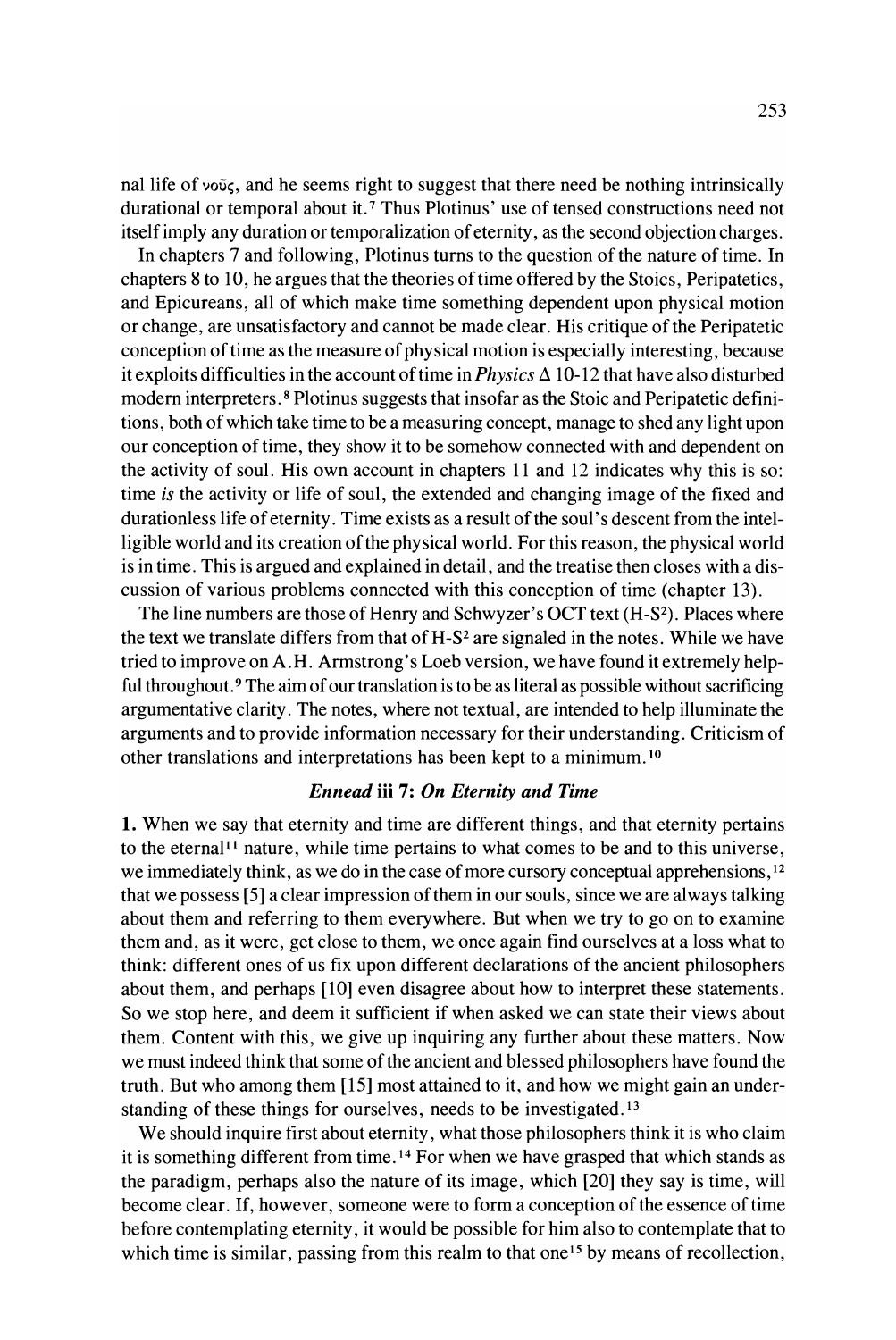if time indeed does have a likeness to eternity.

2. So what should we say that eternity is? Is it intelligible Substance<sup>16</sup> itself, as someone might say that time is the whole of the heaven and the cosmos? For they say that there are some who have held this opinion about time. I? [5] For since we conceive and understand eternity to be something most majestic, 18 but the intelligible nature is also something most majestic, and it is not possible to say that either of them is more majestic than the other<sup>19</sup>—for we must not predicate even this of what lies beyond them<sup>20</sup>—one might on these grounds be led to identify the two. Also, both the intelligible universe and eternity [10] include the same items.

But when we say that these items are present in the other of these two, i.e., in eternity, and when we predicate 'eternal' of them-for he says that 'the nature of the paradigm was eternal<sup>'21</sup>-we [15] are saying that eternity is something different from intelligible substance, but that it pertains to it or is in it or is present to it. And that both are majestic does not show that they are the same, for perhaps one ofthem derives its majesty from the other. And one of them includes the intelligible items as its parts, <sup>22</sup> while the whole of intelligible substance is present to eternity at once, not as a part of it, but because every such thing is eternal in virtue of it.

[20] Then should we say that eternity exists in virtue of Rest in the intelligible realm, as some<sup>23</sup> say that time exists in virtue of motion<sup>24</sup> in this realm? But one could reasonably ask whether we mean that it is the same as Rest, or whether we do not mean this in an unqualified sense, but rather that it is the same as the Rest that pertains to Substance. For if it is the same as Rest, first of all [25] we will not be able to say that Rest is eternal, just as we do not say that eternity is eternal, for what is eternal is what participates in eternity. <sup>25</sup> Furthermore, how will Motion be eternal? For ifit is eternal in this way, it will also be at rest. <sup>26</sup> And how does the conception of Rest contain within itself the notion of 'always'?2? I do not mean the 'always' that is in time, but that which we have in mind when we speak of the eternal.<sup>28</sup> If [30] on the other hand eternity is the same as the Rest that belongs to Substance, we will again be forcing the other genera to lie outside eternity. Moreover, we should not think ofeternity as consisting in Rest alone, but also as existing in a unity, 29 and moreover as unextended, so that it is not the same as time. <sup>30</sup> But Rest *qua* Rest does not contain within itself the concept of unity or of lack of extension. Moreover, [35] we predicate 'remaining in a unity'<sup>31</sup> of eternity, so that it would participate in Rest, but not be Rest Itself.

3. So what could this be in virtue of which we say that the whole of the intelligible cosmos is of the nature of eternity and is eternal,  $32$  and what is eternality-is it one and the same thing as eternity, or does eternity exist in virtue of it?<sup>33</sup> Must eternity then exist in virtue of some one thing, which is  $[5]$  an act of intellect that is an aggregate of many elements? Rather, it is itself a nature which either follows upon objects in the intelligible realm, or exists with them and is seen in them.<sup>34</sup> All of them are this nature, which is itself one, but possesses a multiplicity of powers and is thus also many. Someone who has contemplated this manifold power will call Substance that aspect of it which is analogous to its substrate, and will call that in virtue ofwhich he [10] sees life Motion, and call its always being the same Rest, and will speak of Different and Same in so far as these things are altogether one,  $35$  and having put all of these aspects together again, as the simultaneous unity of a single life that inheres in these things, minimizing their differ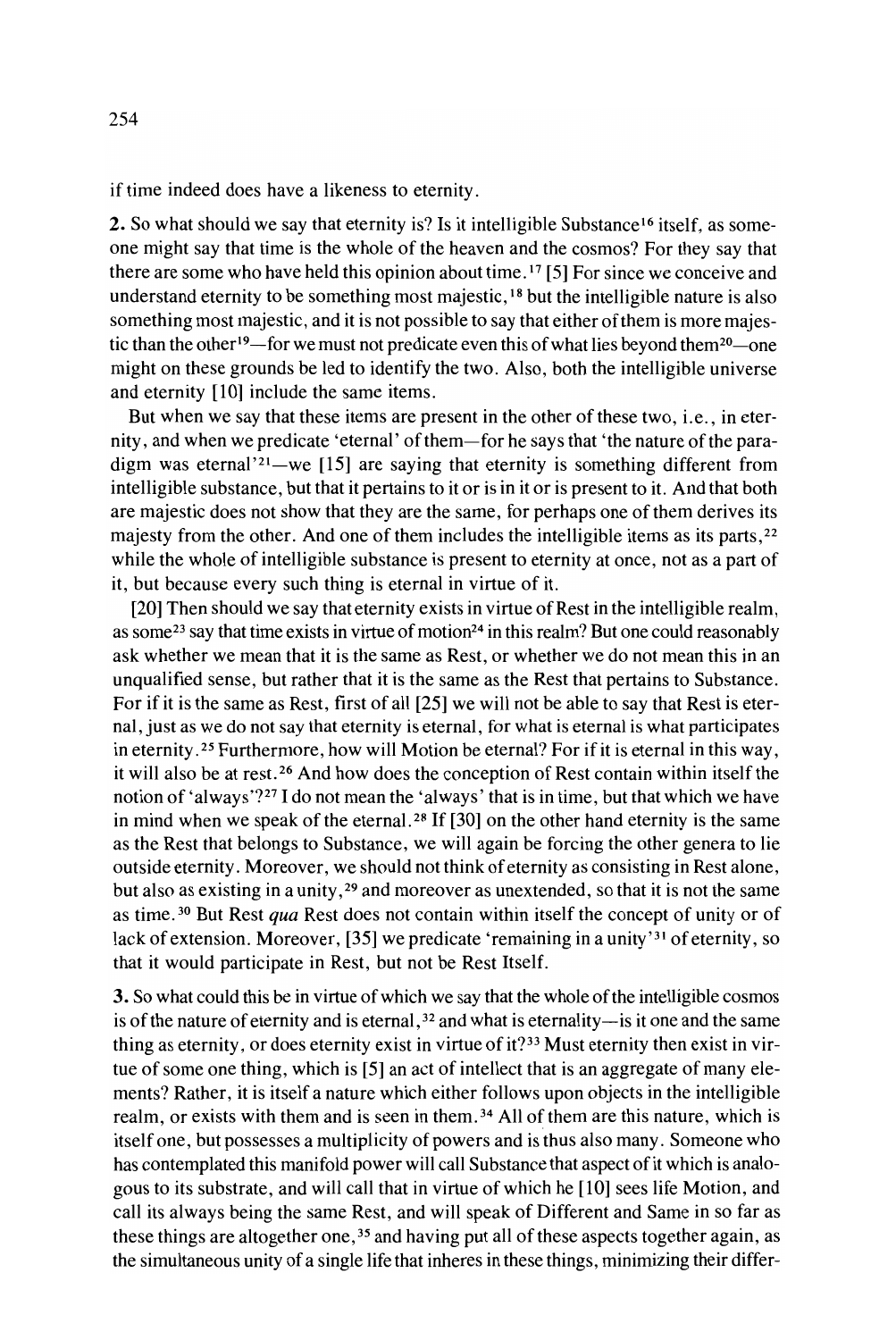ence,<sup>36</sup> and seeing the inexhaustibility of their activity, the same thing, never different, which does not pass from one thought or [15] stage of life to another, and is always in the same condition and is always without extension: in seeing all these things, he will see eternity, in seeing a life which remains always in the same state, always having the whole present to it—not one thing now and then another, but everything at once, and not different things now, and afterward different things, but a partless completion, as ifall things [20] existed together in a single point, and never flowed forth, but remained there in the same state, and did not change, but were always in the present, because none of it has gone by, nor shall it come to be, but it is just what it is. Hence eternity is not the substrate, but is that which, as it were, shines forth from the [25] substrate itself, in virtue of that sameness that it proclaims as belonging to<sup>37</sup> what is not going to be, but already is, that is, that it isjust the way it is and not otherwise. For what could happen to it afterwards which does not occur now? Nor will it be something later on that it is not already. For there is no point from which it has passed to the present. For that could be [30] nothing other than it itself. Nor is there going to be anything which it does not now possess. Necessarily, 'was' will not apply to it, for what could there be which it had and has gone by? Nor will 'will be' apply to it, for what could it come to have? There remains that it is in the condition of being just what it is.<sup>38</sup> What neither was nor will be, but just is, which [35] has a being which is fixed, since it neither changes into what will be nor has changed, is eternity. So it turns out that the life that belongs to the essence of being, is all at once, and is everywhere full yet unextended, is what we are seeking, that is, eternity.

4. One should not think that eternity<sup>39</sup> belongs to that intelligible nature accidentally, from outside it, but that it is in that nature<sup>40</sup> and arises from it and exists with it. For eternity is seen to exist in that intelligible nature and to arise from it,<sup>41</sup> since it is because we see [5] all the other things that we say are in that realm inhering in that nature that we say that they too all come from Substance and exist with Substance. For things that have primary being must exist with the primary beings and must be in the primary beings. Thus Beauty too is in them and arises from them, and Truth is also in them. Some things are, as it were, in a part of the whole of Being, and some are in the whole of it, as Being too, which is truly a whole, is not [10] composed out ofits parts, but has itselfproduced its parts, so that in this way too it may truly be a whole. 42 Truth in that realm does not consist in correspondence to something else, but belongs to each thing of which it is the truth.  $43$  It is necessary, then, that this true whole, if it is really going to be a whole, should not merely be a whole in that it is all things, but should also be a whole [15] in that it is lacking in nothing.

If this is so, nothing will be future for it, for if there is something that will be future for it, it will have been lacking in that respect, so that it will not have been whole. And what could happen to it contrary to its nature? For it does not undergo affection.<sup>44</sup> If, then, nothing can happen to it, it is not about to be, nor going to be, nor did it come to be. In contrast, things that come into being, if you take away the 'will be' from them, immediately cease to be, since they are [20] continually acquiring their being. But if you add 'will be' to things that are not of this kind, they vanish from the seat of being. <sup>45</sup> For it would be clear that being was not part of their nature, if they came to be in a state ofbeing about to be and having come to be and of going to be afterwards. For the [25] essence ofthings that come into being seems to consist in their existing from the start-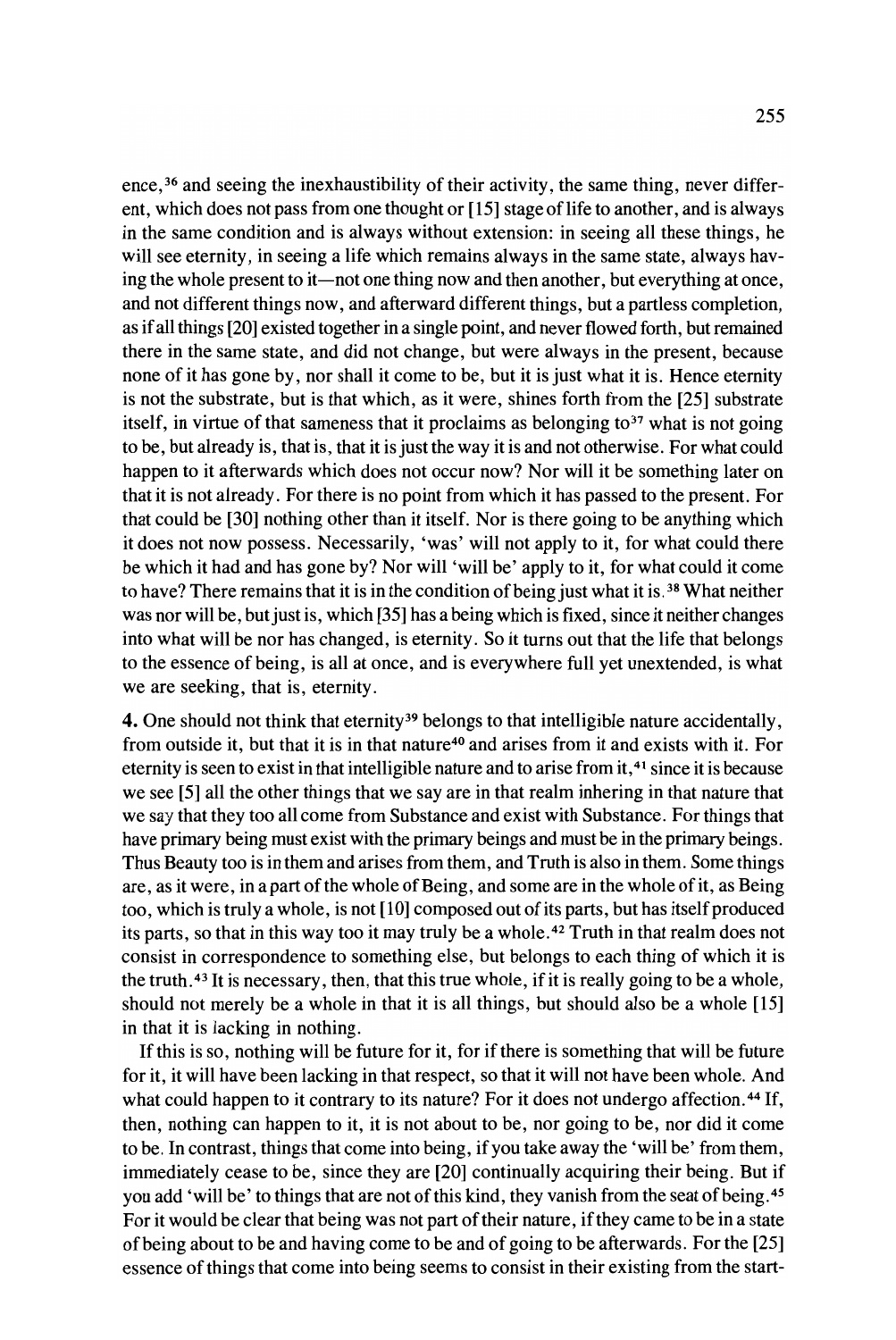ing point of their coming to be, until they reach the end of their time, at which point they cease to exist. 46 This is what it is for them to be, and if one takes this away, their life is diminished, and so is their being.

It is necessary that the universe, too, have a future in which it will be in this same way. So it too hastens toward what will be, [30] and wishes not to stand still, and it draws being to itself in performing one action after another, and moves in a circle on account of a sort of aspiration toward essence. So we have also discovered the cause ofits movement, which hastens in this way toward a being that is everlasting, by means of what is going to be. <sup>47</sup> But for the primary and blessed beings there is no aspiration for what is going to be, for they  $[35]$  are already the whole of what they are, and already have all of the life that, as it were, is their due. Hence there is nothing that they seek, because there is nothing that is going to be for them, nor, consequently, is there that in which what is going to be will be. So the complete and entire essence of being, not only that which is in the parts, but also that which consists in its not having any deficiency and never having any  $[40]$  non-being added to it<sup>48</sup>—for not only must the whole have all beings present to it, but it must not have present to it anything that ever is not this condition and nature of being would be eternity. For 'eternity' ( $\alpha\hat{i}\omega\nu$ ) is derived from 'always being' (del ov).<sup>49</sup>

5. But whenever in applying my soul's attention to something I am able to say this about it, or rather to see it to be something of a kind such that nothing about it has come to be-for if something had, it would not always be, or not always be a complete beingif this is so, is it then on this account eternal, if there does not also inhere [5] in it a nature ofsuch a kind as to give assurance about it that it will be this way and never be otherwise, so that if you were to attend to it again, you would find that it was of this same kind? What if one does not cease one's contemplation of it, but remains present to it, admiring its nature, and is able to do this by virtue of a tireless nature? In that case, one would oneself be approaching [10] eternity, and not in any way be turning away from it,<sup>50</sup> so that one would be like it and eternal, and would be contemplating eternity and what is eternal by what is eternal in oneself.

If, then, what is in this state is eternal and always is,  $51$  that is, what does not turn away in any respect toward another nature, and has a life which it possesses already as a whole, and has not received and does not receive and [15] will not receive any addition, what is in this state will be eternal, and eternality will be the corresponding state of the substrate which arises from it and exists in it, while eternity will be the substrate with this state manifested in it. <sup>52</sup>

Hence eternity is majestic, and our concept of it declares it to be identical with god $$ that is, it declares it to be identical with this god. <sup>53</sup> Indeed, [20] eternity could weIl be said to be a god manifesting hirnself and revealing hirnselfto be what he is, a being that is imperturbable, <sup>54</sup> the same, and so also has the property of being stable in its life. But one should not be surprised if we say that it is composed out of many things.<sup>55</sup> For each of the things in that realm is many, because of its unlimited power. For 'unlimited' also signifies that it can never give out, and it is unlimited in the primary sense, because [25] it never expends anything of itself. If someone were to speak of eternity in this way, as a life that is unlimited in virtue of being actually complete and expending nothing of itself, since none of it has gone by nor is any of it going to come to be-for in either case, it would not be a complete life-he would be near to defining it.<sup>56</sup>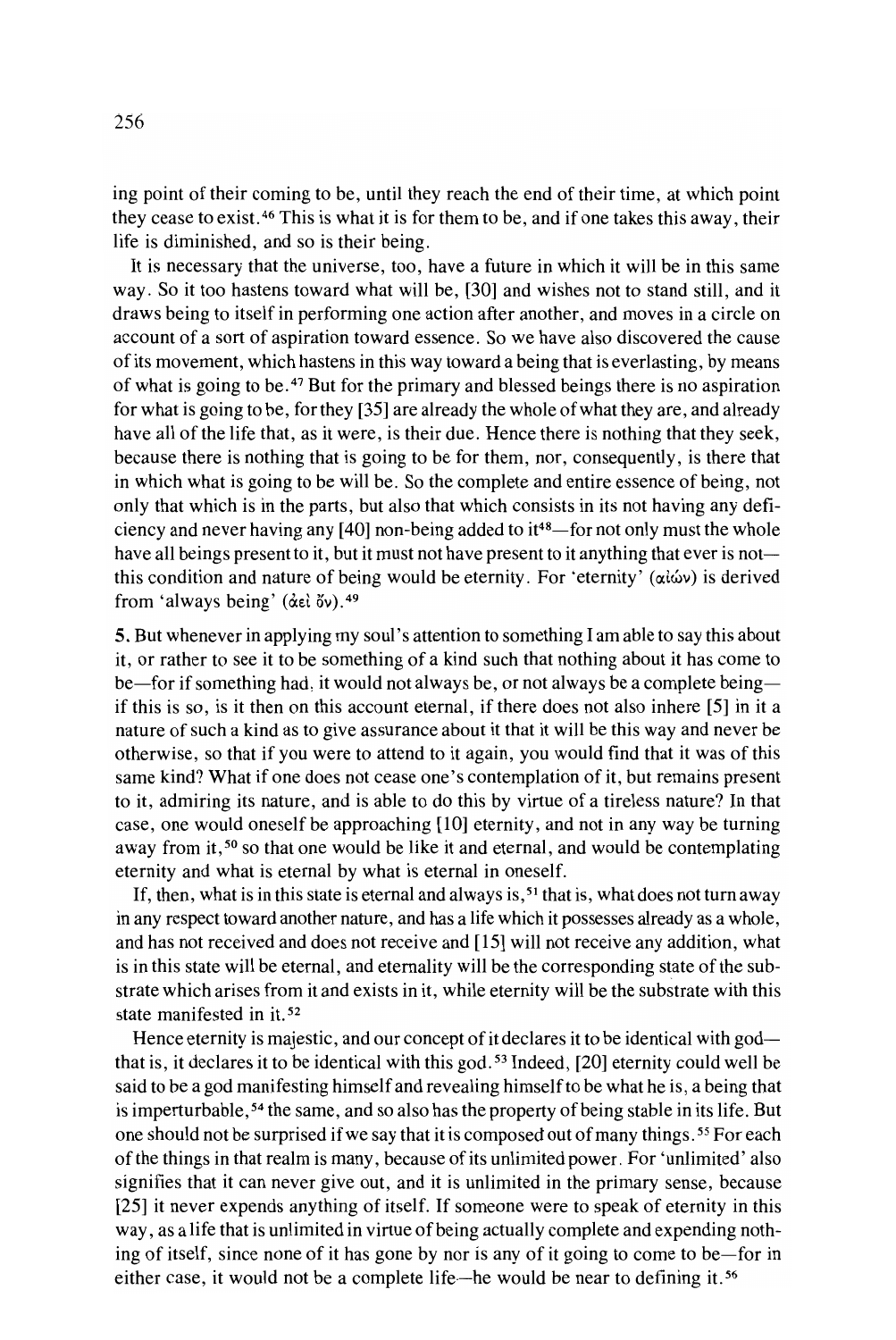6. Since the nature of this kind, which is so beautiful and eternal, surrounds the One and arises from it and is directed toward it, and never departs from it, but always remains around it and in it and lives in conformity with it—and this was stated by [5] Plato, I think, finely and with deep meaning, and not without purpose, in these words: 'eternity remains in a unity'<sup>57</sup>-so that it does not merely bring itself into a unity in relation to itself, but the same holds of the life of Being that exists about the One,<sup>58</sup> this then is what we are seeking, and what remains in this manner is eternity. <sup>59</sup> For that which remains as this and in this way, and [10] is what it is to remain what it is, which is an activity of life that remains directed from itself toward the One and in the One, and is false neither to its being nor its life, would be what possesses the essence of eternity. For to be truly is never not to be and never to be otherwise. And this is to be always the same, and this is to be without any difference. [15] So it does not possess any sort of succession, nor can you extend it, nor unroll it, nor prolong it, nor stretch it out, nor, consequently, are you able to conceive any part of it as being before or after. If, then, 'before' and 'after' do not apply to it, but 'it is' is the truest thing to say about it, and is what it is, and in such a way that  $[20]$  this is its essence or its life,<sup>60</sup> then we have again reached what we call eternity.

But when we use 'always'61 of it, and say that it is not the case that it is at one time and is not at another time, we should be understood to be speaking in this way for the sake of clarity for ourselves. <sup>62</sup> For 'always' is perhaps not being used in its strict sense, <sup>63</sup> but it is used to indicate the imperishable, and this [25] could mislead the soul into imagining an increase of extension, <sup>64</sup> and moreover one that was never going to give out. It would perhaps have been better to have used just the word 'being'. But even though 'being' was sufficient to indicate substance, since people also thought that becoming was substance, it was necessary to add 'always', so that what was being said could be understood. For 'being' is not something [30] different from 'always being', just as a philosopher and a true philosopher are not different. But since there is also the pretense of philosophy, <sup>65</sup> the word 'true' was added. Thus also 'always' was added to 'being', that is,  $\det$  to  $\delta v$ , so that we say  $\det \delta v$ . <sup>66</sup> Hence this must be understood as meaning 'truly being' , and the 'always' must be contracted into an unextended power that in no way requires anything beyond [35] what it already possesses: it possesses the whole.

So this sort of nature is whole, and is Being, and is not deficient anywhere throughout itself, and is not full in one way and lacking in another. <sup>67</sup> For what is in time, even if it seems to be complete, in the way that a body that is adequate for [40] a soul is complete, still has need of the future, since it is deficient in respect of time, which it needs because it exists along with time, if time is present to it and runs alongside it, since it is incomplete. Being incomplete in this way, it could only homonymously be said to be complete. But what has the property of not needing the future, neither any definite length of time nor an infinite time, a time that is unlimited [45] in its futurity, but is precisely what it should be, this is what our conception is striving for: something which does not get its being from any extent of time, but is prior to any extent of time. For since it is not itself of any temporal extension, it ought not to be in any way in contact with anything temporally extended, so that its life does not become something divided and thus destroy its pure partlessness, but it is partless both in its [50] life and in its substance.

But Plato's phrase 'He was good'<sup>68</sup> takes us back to the conception of the whole, since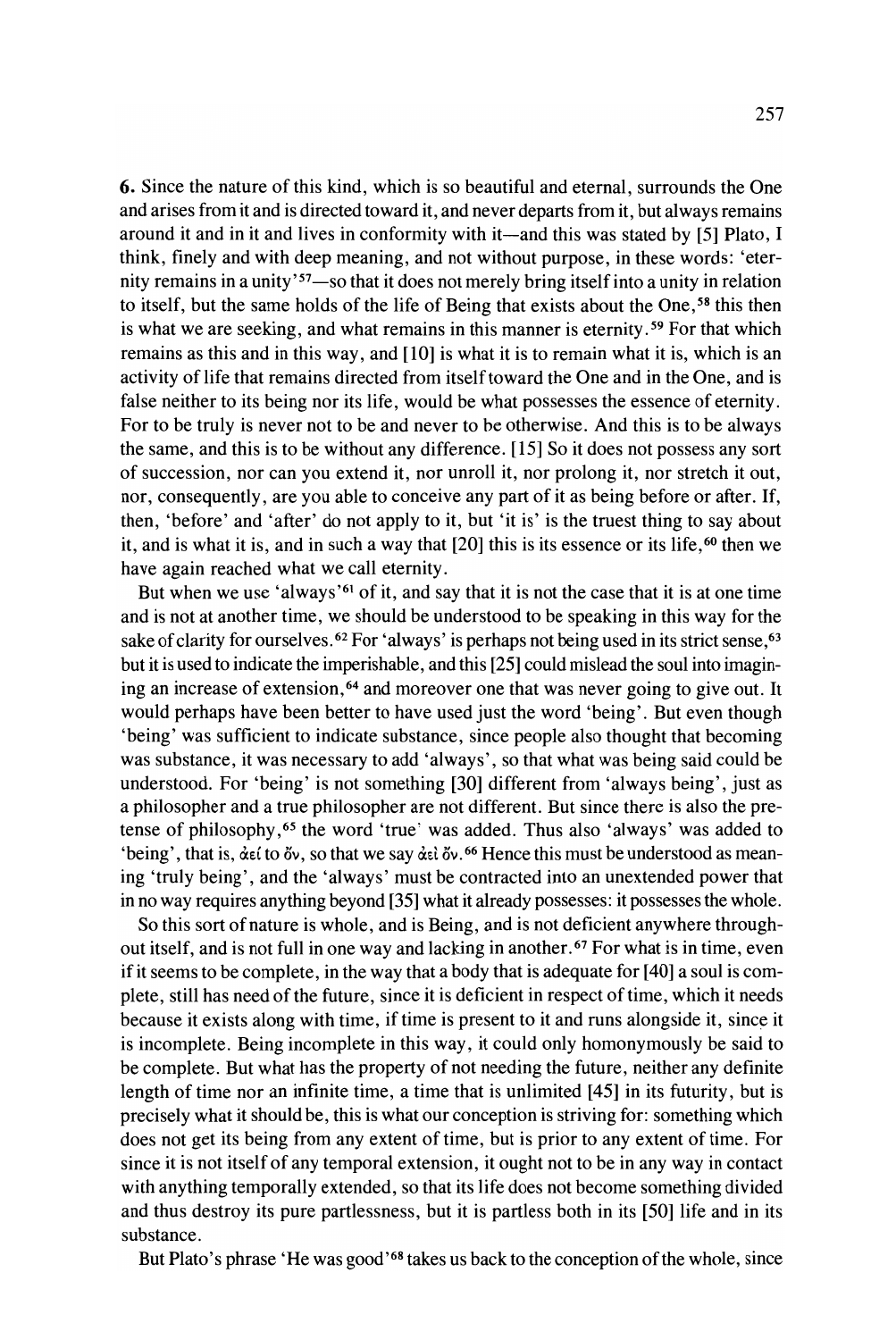it signifies concerning the transcendent whole that it does not begin at any time. So the cosmos had no temporal beginning either, since what is prior to it provides the cause of its being. But having said this for the sake of explanation,<sup>69</sup> he nevertheless later [55] finds fault with this expression as well,  $70$  as not being wholly correctly applied to things that participate in what we speak and think of as eternity.

7. 00 we say these things, then, as if we were bearing witness for others, and about things that are foreign to us?<sup>71</sup> How could we? For how could we have any comprehension ofthem unless we were in contact with them? And how could we be in contact with things that were foreign to us? Hence we too must participate in [5] eternity. But how can we, if we are in time? But how it is possible for us to be in time and how it is possible for us to be in eternity can be understood if we first find out what time is.

Accordingly, we must descend from eternity to the investigation of time and to time. For previously the way led upward, but now we must speak, not [10] having descended entirely, but in just the way that time has descended.

Now if the blessed men of antiquity had said nothing about time, it would be necessary for us to take etemity as our starting point and connect it with our subsequent account of time, endeavoring to fit the [15] opinion of it that we state with the conception of it that we possess. But as it is, it is necessary first to take the most notable statements that have been made about time, and to consider whether our own account will be in agreement with any of them. <sup>72</sup>

Perhaps we should make an initial threefold division ofthe accounts oftime that have been given. For either time is what is called motion, or one might say that it is what is moved, or  $[20]$  that it is something belonging to motion.<sup>73</sup> For to say either that it is rest or is what is at rest or is something belonging to rest would be altogether remote from our conception of time as something that is never the same. Now of those who say it is motion, some would say that it is all motion, while others would say that it is the motion ofthe universe. Those who say that it is what is moved [25] would say that it is the sphere ofthe universe . Others say it is something that belongs to motion: either the extension of motion, <sup>74</sup> or the measure of motion, or more generally a concomitant of motion, and either of all motion or of order!y motion.

8. It is not possible for it to be motion,<sup>75</sup> whether one considers all motions together and makes a single motion out of them, or whether one considers orderly motion. For what we call motion of either kind is in time. If there is a motion that is not in time, this would be even farther removed from [5] being time. <sup>76</sup> For that in which motion takes place is one thing and motion itselfis another. And though other arguments have been and could be brought forward, this one is sufficient, as weIl as the observation that motion can stop or be interrupted but time cannot. But if someone claims that the motion of the universe cannot be interrupted,<sup>77</sup> it will still be the case that it would go round to the same point-if he [10] means the rotation-in a certain length of time, and not in the time in which half its rotation was completed: <sup>78</sup> the one time would be half, the other double, and each would be a motion of the universe, one of them from a point to the same point again, the other reaching the halfway point.<sup>79</sup> To say that the motion of the outermost  $[15]$  sphere is the quickest and fastest supports our claim that it is different from time. Clearly, it is the fastest of all motions because it covers a greater distance than the others, in fact the greatest, in a lesser time, while the others are slower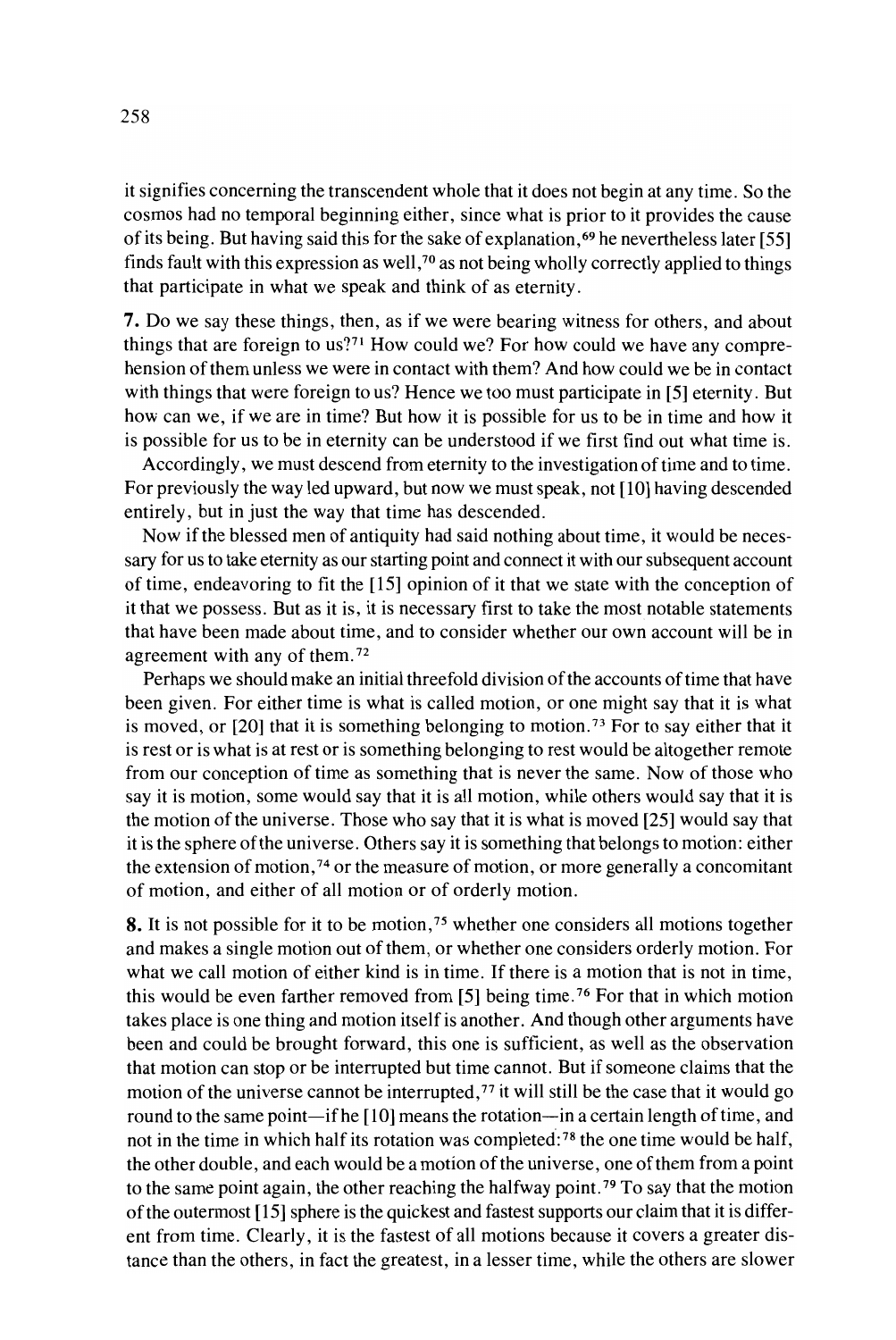because they cover only a part of the distance that the outermost sphere does in an even greater length of time.

[20] If, however, time is not the motion of the sphere, it could hardly be the sphere itself, which was reckoned to be time because it is in motion. Is it then something belonging to motion? If it is the extension of motion, <sup>80</sup> in the first place this is not the same for all motion, not even motion that is the same in kind. For [25] motion is faster and slower; so too is motion in place. The extensions both of faster and of slower motions will be measured by something else, and this would more correctly be said to be time. Of which of these two motions will the extension be time, or rather of which of all of them, since they are infinite in number? If, however, time is the extension of orderly motion, it cannot be the extension of all orderly motion, for [30] there are many, so that there will be many simultaneous times. If it is the extension of the motion of the universe,  $81$  if by this is meant the extension that inheres in the motion, what could this be except the motion itself?

In any case, motion will be of a certain quantity, and this quantity will either be measured by the quantity of place that it has traversed, and this will be the extension of the motion-but this is not [35] a time, but a place-or the motion itself, by virtue of its continuity and the fact that it does not immediately stop, but continually keeps on going, will contain the extension. But this will be the amount of motion, and if someone looks at the motion and declares that there is a large amount of it-as if someone said that there was a great deal of heat-there would in that case be no [40] appearance or perception of time, but only more and more motion, like more and more water flowing, and the extension that is observed upon it. This 'more and more' would then be a number, such as two or three, while the extension would belong to the bulk of the water. Time would then be a multiplicity of motion, like the number ten, or else it [45] would be the extension that appears upon the bulk, as it were, of the motion. But this would not contain the conception oftime, but will be a quantity occurring in time. Otherwise time will not be everywhere, but will be in the motion as a substrate, and we once more end up saying that time is motion. For the extension does not lie outside the motion, but rather it is [50] motion that is not instantaneous. But it is in time that we compare what is not instantaneous to what is instantaneous.<sup>82</sup> How will the non-instantaneous differ from what is instantaneous, except by its being in time? Therefore extended motion and its extension are not themselves time, but are in time.

But if someone were to say that time is the extension of motion, not in the sense of the extension of the motion itself, [55] but that measured against which the motion has its extension, as it were running alongside it, it has not been stated what this is. For it is clear that time is that in which motion occurs. But this was what our discussion was seeking from the beginning, that is, what time is. For this becomes like saying and in fact comes to the same thing as if [60] one said, when asked what time is, that it is the extension of motion in time. What then is this extension that you are calling time, and placing outside the proper extension of the motion? But again, someone who puts the extension of motion in the motion itself will be at a loss as to where to put the extension of rest. [65] For it is possible for one thing to move and another to be at rest for the same length of time, and one can then say that the time of each is the same, clearly as something different from both. What, then, is this extension, and what is its nature? For it cannot be spatial, for this too lies outside motion.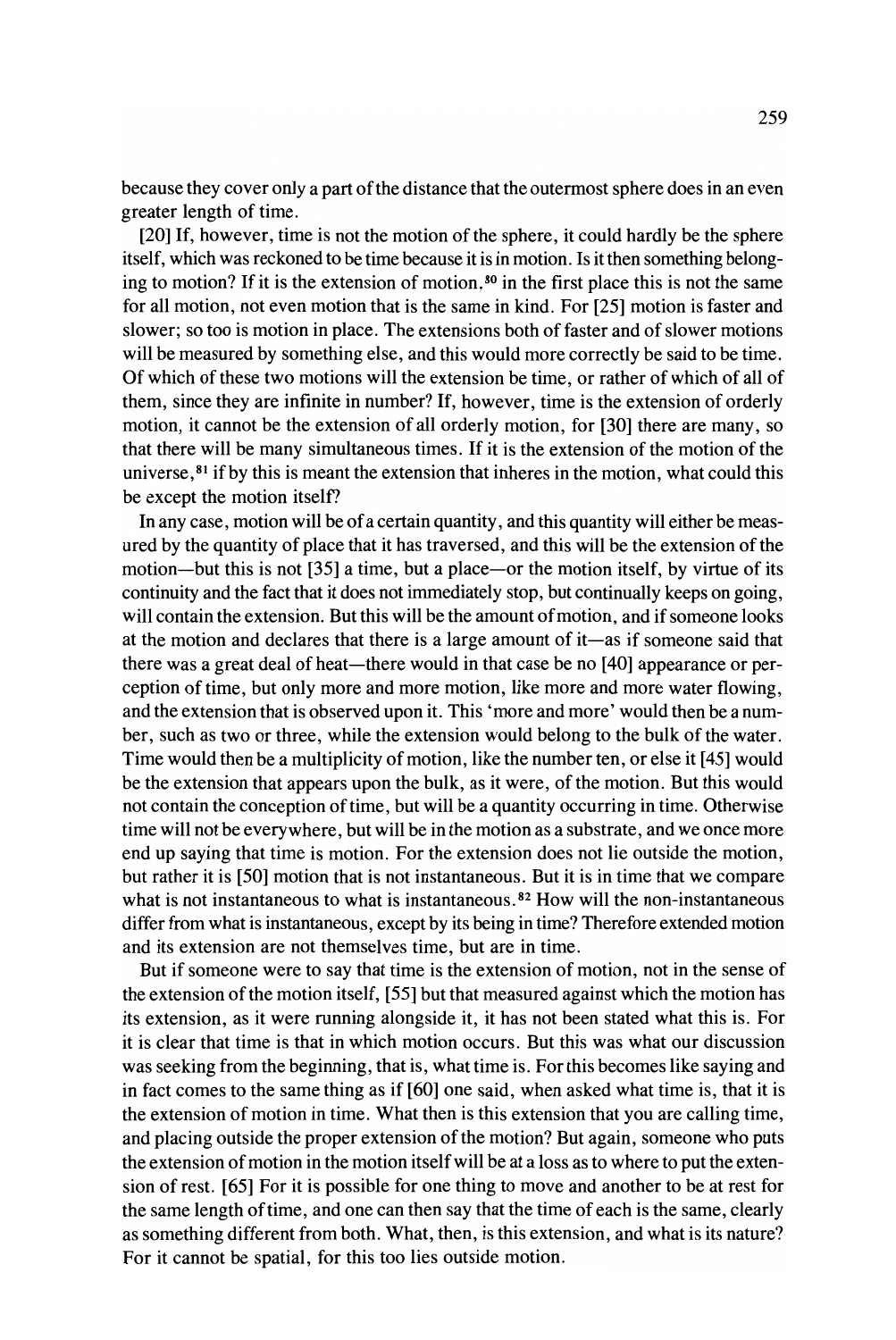9. We must consider how time is the number or measure of motion-for it is better to speak of it in the latter way, since motion is something continuous.<sup>83</sup> First, there is a difficulty here too about how it is the measure of every motion in the same way, as there was about the definition of time as the extension of motion, if this is supposed to apply to all motion. [5] For how could one count disorderly and irregular motion? What is its number or measure, and to what would this measure apply? If one uses the same measure to measure both orderly and disorderly motion, and in general all motion, both fast and slow, this sort of number and measure will be like the number ten when it is used to measure both horses and cows, 84 and like the same measure [10] for both liquids and solids. If it is a measure of this sort, it has been stated of what time is the measure, that is, that it is the measure of motions, but it has not thereby been stated what time itself is. But if, just as one can think of the number ten apart from the ten horses and the ten cows, and a measure is a measure as having a certain nature, even if it has not been used to measure anything, then [15] time too must have such a nature, since it is a measure. But if it is of this kind when considered by itself, like a number, how would it differ from the number ten or any other abstract number?85 But if it is a continuous measure, it will be a measure of a certain quantity, like a length ofone cubit. <sup>86</sup> Clearly, therefore, it will be a length, like a line which runs alongside [20] the motion. But how will this line measure that which it runs along with?<sup>87</sup> Why should it measure the other rather than vice versa?<sup>88</sup> And it is better and more plausible to take this line not as measuring all motions, but only the one it runs along with. This must be continuous, or the line that runs along with it will stop.

But one ought not to take what measures motion to lie outside motion or apart from it, [25] but one ought to consider measured motion as a whole. But what will do the measuring? The motion will be measured, but what has measured it will be a magnitude. Which of these will be time? Will this be the motion that is measured, or the magnitude that measures it? For either the motion that is measured by the magnitude will be time, [30] or the magnitude that measures it, or whatever it is that uses the magnitude to measure it, as if one could use a cubit length to measure the motion.

But in all these cases one must assurne, what we said was more plausible, that the motion is uniform, for without the assumption that the motion is uniform, and moreover that it is a single motion and indeed the motion of the universe, the account of time becomes much more difficult for anyone claiming that time is any sort of measure.

But if time is measured [35] motion, that is, motion measured in terms of quantity, then just as the motion, if were to be measured, could not measure itself, but would have to be measured by something else, so also it is necessary, if motion is to have a measure other than itself-and this is why we needed [40] a continuous measure to measure it- in the same way, a measure is required for this magnitude itself, so that the motion will be measured when that in virtue of which it is measured comes to have a certain quantity. And the time we are seeking will be the number ofthis magnitude that accompanies the motion, and not the magnitude [45] that runs alongside it. But what could this be besides abstract number? And here a difficulty arises as to how this will measure. Even if one finds out how this is so, one will not discover the time which does the measuring, but only a time of a certain extent. But this is not the same as time. For it is one thing to speak of time, and another to speak of a certain extent of time. For before [50] one speaks of something as having a certain extent, one ought to say what it is that is of this extent.<sup>89</sup>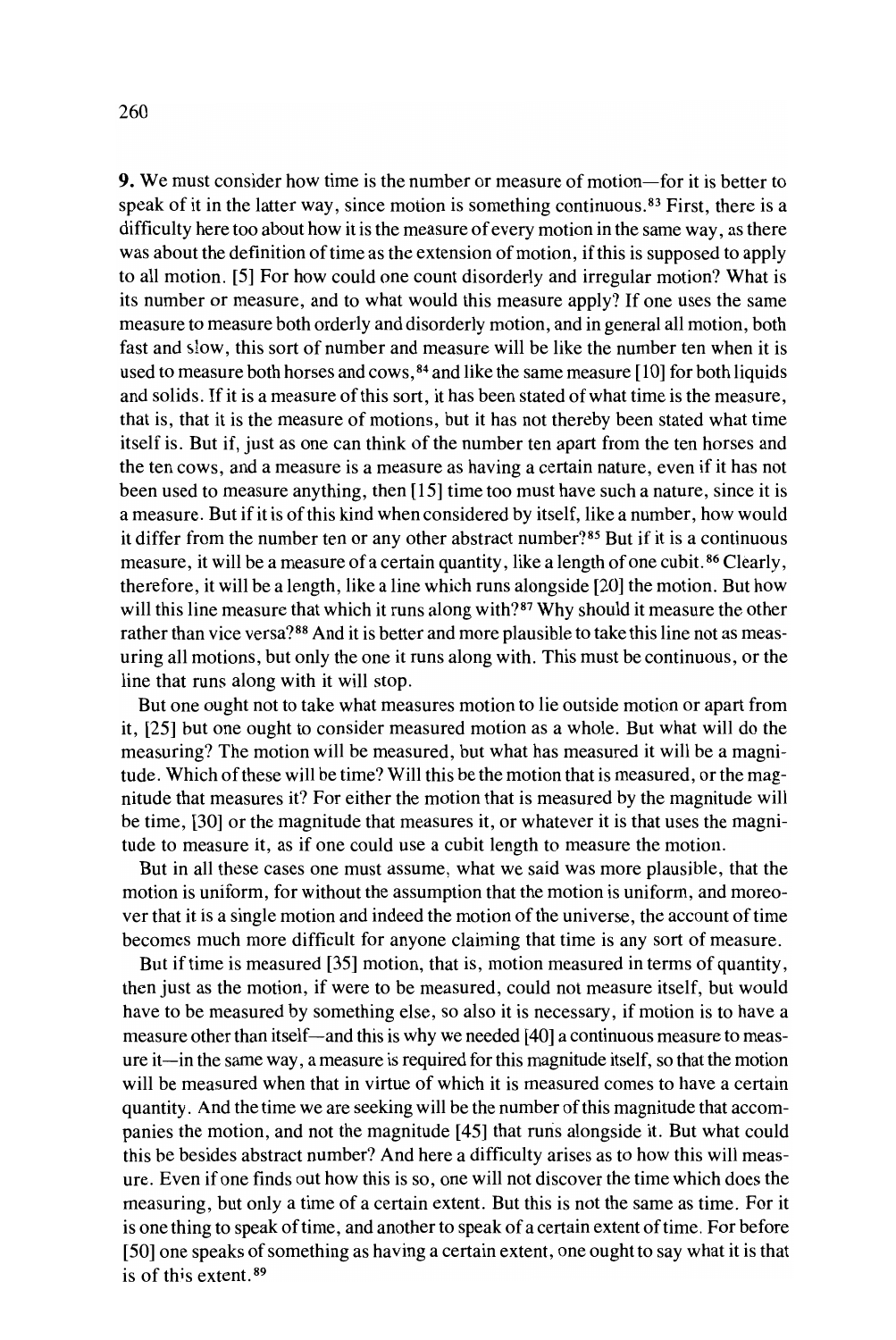But perhaps time is the number that measures the motion from outside the motion, like the number ten by which the horses are counted, considered apart from the horses. But it has not been stated what this number is, though it is what it is before it begins to measure, as in the case of the number [55] ten. Perhaps it is the number which measured the motion according to the before and after in it, by running along beside it. But it is not yet clear what this number is that measures according to the before and after. But whether it measures according to the before and after either by using a point or in any other way, it will in any case be measuring according to time. Therefore [60] this time that measures motion by the before and after willlie alongside time and be in contact with time in order to measure. For either we must understand the before and after in a spatial sense, for example the starting point of a race course, or we must understand it temporally. For in general, 'before' and 'after' mean respectively the time [65] leading up to the now, and the time that begins from the now. Time, therefore, differs from the number that measures motions according to the before and after-not only motion in general but also orderly motion.

Then why is it that when nurnber has been added to motion, either the number in respect of what is measured or that in respect of the  $[70]$  measurer-for again<sup>90</sup> it is possible that the same number could be both what is measured and what does the measuring-why is it that time exists as soon as number has come to be, even though when motion exists, with the before and after clearly belonging to it, there will not be time? That is like someone saying that a magnitude is not the extent that it is unless [75] someone notices that it is that size. Again, time is and is said to be infinite, so how can it have any number? Unless, of course, someone took a piece from it and measured this, but time is in that piece as weIl even before it is measured. But why will time not also exist prior to the soul that measures it?<sup>91</sup> Unless one says that it [80] arises from the soul. Yet it is not in any way necessary that the soul exists to measure it, for it exists with the extent it has even if no one measures it. Someone might say that it is the soul which uses magnitude to measure time. But how could this help with the conception of time?

10. To say that time is a concomitant of motion<sup>92</sup> is not to explain what it is, nor to state anything about it, until one says what this is that is a concomitant of motion, for perhaps this might be time. But we need to inquire whether this concomitant [5] is posterior to or simultaneous with or prior to the motion that it accompanies—that is, if there is such a concomitant. For whichever reply one gives, one will be saying that it is in time. But if this is so, then time will be a concomitant of motion in time. <sup>93</sup>

But since we are not seeking what time is not, but what it is, [10] and since there are many things that have been said by our predecessors about each of these positions, and if one went through them all, one would rather be making an historical inquiry ,94 and inasmuch as we have already made a cursory survey of the various positions, and it is possible from what we have already said to refute him who says that time is the measure of the motion of the universe,  $95$  as well as by using all the arguments we have just given concerning the thesis that time is the measure  $[15]$  of motion-for apart from the argument from irregularity, all the others will be suitable—it would be appropriate to consider at this point what we ought to take time to be.

**11.** We must return again to that condition which we said obtained in the case of eter-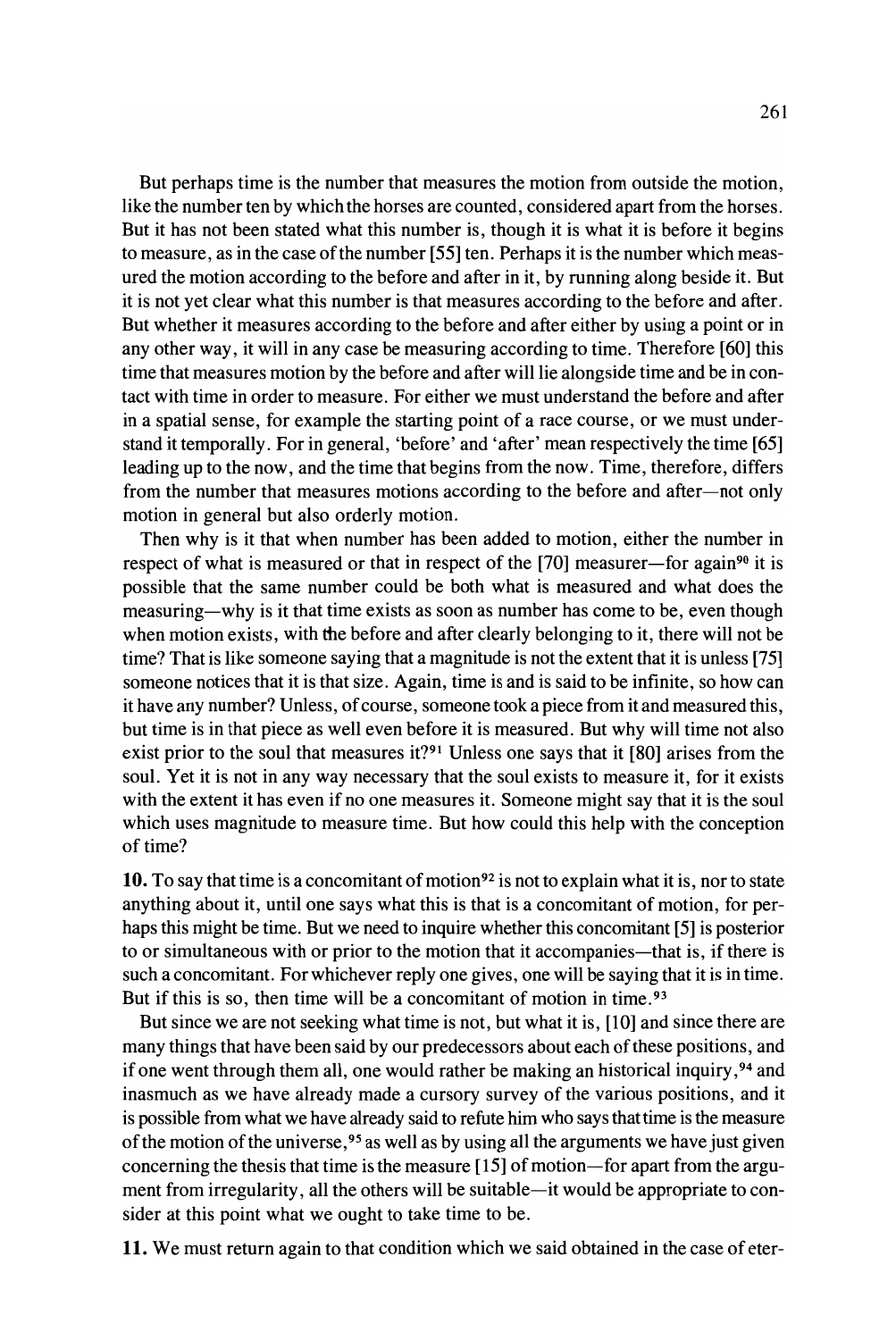nity, to that unperturbable life, which is all at once, and is altogether fixed and actually unlimited, which is without any sort of turning away, <sup>96</sup> and rests in and is directed towards the One.<sup>97</sup> There [5] was not yet time, at least for the things of that realm, but we shall generate time by the account and nature of what is posterior to it.

Since these beings were at rest in themselves, one could hardly call upon the Muses, who did not yet exist, to tell us this, that is, 'how time first issued forth'.<sup>98</sup> But perhapseven if the Muses did exist then after all-[10] one might ask Time itself, when it had come into being, how it is that it was revealed and had come into being. It might say something like this about itself:<sup>99</sup> that before, when it had not yet generated this 'before' or felt a need of the 'after', Time rested along with Eternity in Being, but was not yet Time, but it too was at rest in Eternity.<sup>100</sup> [15] But since there was an officious nature<sup>101</sup> that wished to rule itself and belong to itself and that chose to seek for more than it presently had, this nature <sup>102</sup> moved, and time moved with it, and in always moving on to what came next, to what comes after and is not the same, and having made progress in this journey,  $[20]$  we<sup>103</sup> produced time as the image of eternity.

For since the soul possessed a unquiet power, which always wished to transfer what it saw in that realm to something else, the soul did not wish to have all of it be present to it at once. Just as a *logos* unfolding itself from a quiet seed [25] makes an advance, as it thinks, toward largeness, but actually destroys largeness by making it to be divided, and instead of maintaining its unity within itself expends its unity outside itself by going forward into a weaker extension, <sup>104</sup> so also the soul in making the sensible cosmos imitates that other cosmos, moving with a motion that is not the Motion ofthe intelligible realm, but is like the Motion of that realm and wants to be an image of it: first of all [30] the soul temporalized itself, and produced time instead of eternity, then it also made what came into being a slave of time, by making the whole of it to be in time, and by including all of its processes in time. For the sensible world moves within the soul for there is no other place for it except the soul<sup>105</sup> $-$ [35] and it also moves in the soul's time. For as the soul presented its activities one after another, and then another in sequence, it also generated the sequence along with the activities, and there comes forward, along with another thought after the preceding one, what did not exist previously, because the thought was not yet in act, nor is the soul's present [40] stage of life like the one previous to it. So there is a different life, and this difference at once includes a different time. So extension of life brings with it time, and the fact that life is always progressing brings with it that there is always time, and life that is past brings with it past time.

So if one were to say that time [45] was the life of the soul in a motion of change from one stage of life to another, would he not seem to make sense? For if eternity is life at rest in itself and always the same, and actually unlimited, and time must be an image of eternity, and stand in the same sort of relation to eternity that this universe stands in to that one, then instead of the life of the intelligible realm, one ought to  $[50]$  say that there is another life, the life of this power of the soul, which is a homonym of that life, <sup>106</sup> and instead of intellectual motion, one should say that there is the motion of a part of the soul, and instead of sameness and always being and remaining the same, that which does not remain in itself, but produces one act after another, and instead of that which is unextended and a unity, <sup>107</sup> there is the image of that unity, that which is one in continuity, and instead of that which is an actually unlimited whole, that which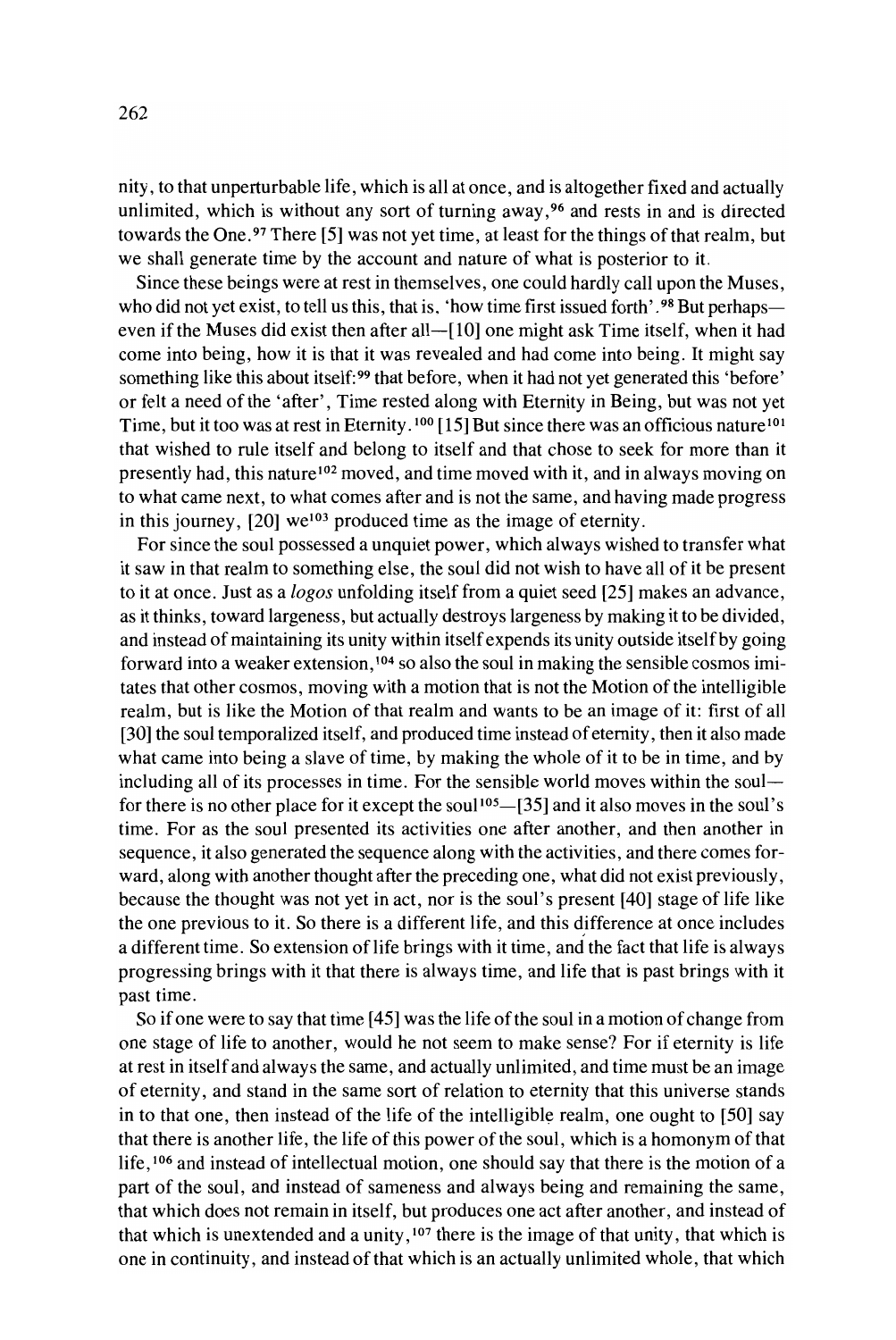is unlimited in the sense of a [55] constant succession, and instead of a whole that is all together, a whole which will always be coming to be part by part, 108 and which will always be. For in this way time will imitate that which is already a whole and is all together and actually unlimited, that is, by wanting always to be acquiring new being. For this is how its being will imitate the being of the intelligible realm. One should not suppose that [60] time lies outside the soul, just as one should not suppose that eternity in the intelligible realm lies outside Being. Nor is it a concomitant of soul nor posterior to soul, just as eternity is not a concomitant of or posterior to Being in that realm, but it is seen in it and exists with it, as does eternity in the intelligible realm.

12. And hence we must understand that this nature is time, that is, the extent of this sort oflife as it proceeds, progressing quietly by regular and homogenous changes and possessing continuity in its activity. Now if we were to make [5] this power turn back again in our account and put a stop to this life, which as it is is unceasing and never leaves off, since it is the activity of a soul that always exists, an activity that is not directed toward the soul itself nor in it, but is involved in making and generation-if, then, we were to consider this as no longer active and having ceased this activity and [10] this part of the soul as turned back toward the intelligible realm and toward eternity, and as remaining at rest, what would there be any longer besides eternity? What sort of succession could there be, given that all things remained in a unity? What could be before anything else? What could be later than anything else, or in the future? <sup>109</sup> What could the soul any longer attend to, other than [15] that in which it was? Rather, it could not even attend to this, for it would first have to separate itself from it so that it could attend to it. For the heavenly sphere itselfwould not exist, inasmuch as time did not exist prior to it, <sup>110</sup> for the sphere too is in time and moves in time, and if the sphere were to come to a stop while the soul was still active, we would measure the extent of its rest, [20] as long as the soul was outside of eternity. <sup>111</sup> If, then, when the soul departs from this activity and returns to unity, time is done away with, it is clear that the beginning of the soul's motion toward the objects ofthis realm and toward this life is what generates time.

This is why it is said that time came into being along with this universe, 112 because soul generated it along with this universe. For this universe too has come into being in this sort of activity, [25] and the activity is time and the universe is in time. But if someone objects that he himself<sup>113</sup> says that the courses of the stars are 'times', let him recall that he says they have come into being in order to reveal the division of time, and so that there might be a clear measure of time.<sup>114</sup> For since it was impossible for the soul to mark offtime itself or for people to measure each part oftime [30] on their own, since it is something invisible and cannot be apprehended, and especially since they did not know how to count, the god made day and night, by means of which, in virtue of their difference, it was possible to grasp the notion of 'two', from which, as he says, came the conception of number.<sup>115</sup> Then, by fixing upon the length of time between one sunrise to another, since the movement we fix upon [35] is a regular one, it was possible to use this amount of time as a measure, but this is a measure of time, for time itself is not a measure. For how could time measure, and what would it say as it was measuring?116 'This is as large as this much of me'? Who is the 'I' here? Is it that according to which the measuring is done? Then this exists in order to measure, [40] even if it is not a measure.<sup>117</sup> So the motion of the universe will be measured accord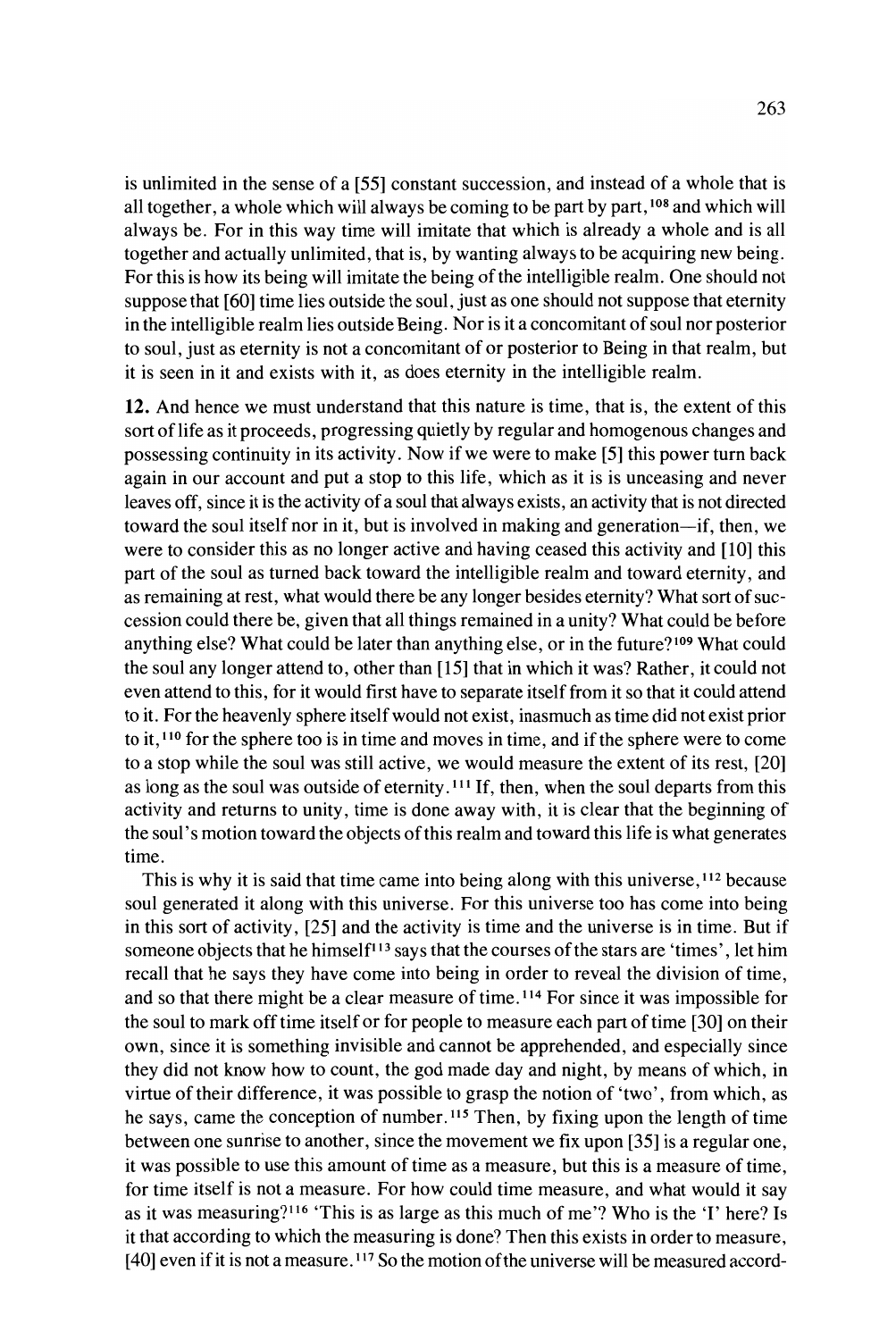ing to time, and time will not be the measure of motion essentially, but accidentally, and will exist as something else prior to providing an indication of the extent of the motion. By counting a single motion repeated many times in a given amount of time, [45] we shall arrive at the conception of how much time has elapsed.

Therefore if one said that motion and the rotation of the heaven in a way measure time, in so far as it is possible for it to be measured, in that the rotation reveals by its extent the extent of the time, which it would not be possible to apprehend or know otherwise, this explanation would not be an inappropriate one. So what is measured [50] by the rotation of the heavens-what it reveals-will be time, which is not generated by the rotation, but is merely revealed by it. This is how time is a measure of motion, <sup>118</sup> in that it is measured by a definite motion, and since it is measured by this, it is something different from it. For *qua* measuring something it is one thing, <sup>119</sup> and *qua* itself being measured [55] it is another and is measured accidentally. Saying that time is the measure of motion is like saying that length is what is measured by a cubit: this is not to say what it is, but merely to determine its length. It is also as if one were not able to make clear what motion is, since it is something indefinite, but said that it is what is measured by [60] place. One could take a particular place that was traversed by the motion, and say that it was of the same extent as the place.

13. The rotation of the heavens, therefore, indicates time, in which it itself is. But time itself must not in turn have anything in which it is, but it must be what it is primarily, namely that in which other things move and stand still in a regular and orderly way, and it can be [5] revealed by something orderly, and be made manifest so that we can form a conception of it, but it cannot come to be in this way. This orderly thing can either be something that is at rest or something that is moving, but it is preferable that it be something that is moving. For motion rather than rest would be more likely to induce us to recognize and formulate the conception oftime, for it is easier to recognize how long something has been moving than how long it has stood still.

For this reason people were led [10] to say that time is the measure of motion, instead of saying that it is measured by motion, and then adding what it is that is measured by motion, and not merely indicating something that pertains accidentally to an aspect of time, and even getting that the wrong way round. But perhaps they did not get it the wrong way round, but we fail to understand them, and when they plainly meant 'measure' in the sense of 'what [15] is measured', we do not grasp their meaning. The reason that we do not understand them is that they did not make clear in their writings what it is, whether it measures or is what is measured, since they were writing for people who knew this and who had heard their lectures.<sup>120</sup>

Plato, however, spoke of [20] the essence of time neither as measuring nor as measured by anything, but said that for the purpose of indicating time, a smallest part of the rotation of the heavens has been brought into relation with a smallest part of time, <sup>121</sup> so that from this we can come to know the quality and extent of time. But when Plato wants to indicate the essential nature of time, he says that it came into being along with the heavens, according to the paradigm of eternity, and as its [25] moving image, since time does not stand still, nor does the life along with which it runs and keeps pace. It comes into being along with the heavens because this kind of life is what produces the heavens, and a single life creates both the heavens and time.

So if this life could revert to a unity, time would stop along with it, since it has its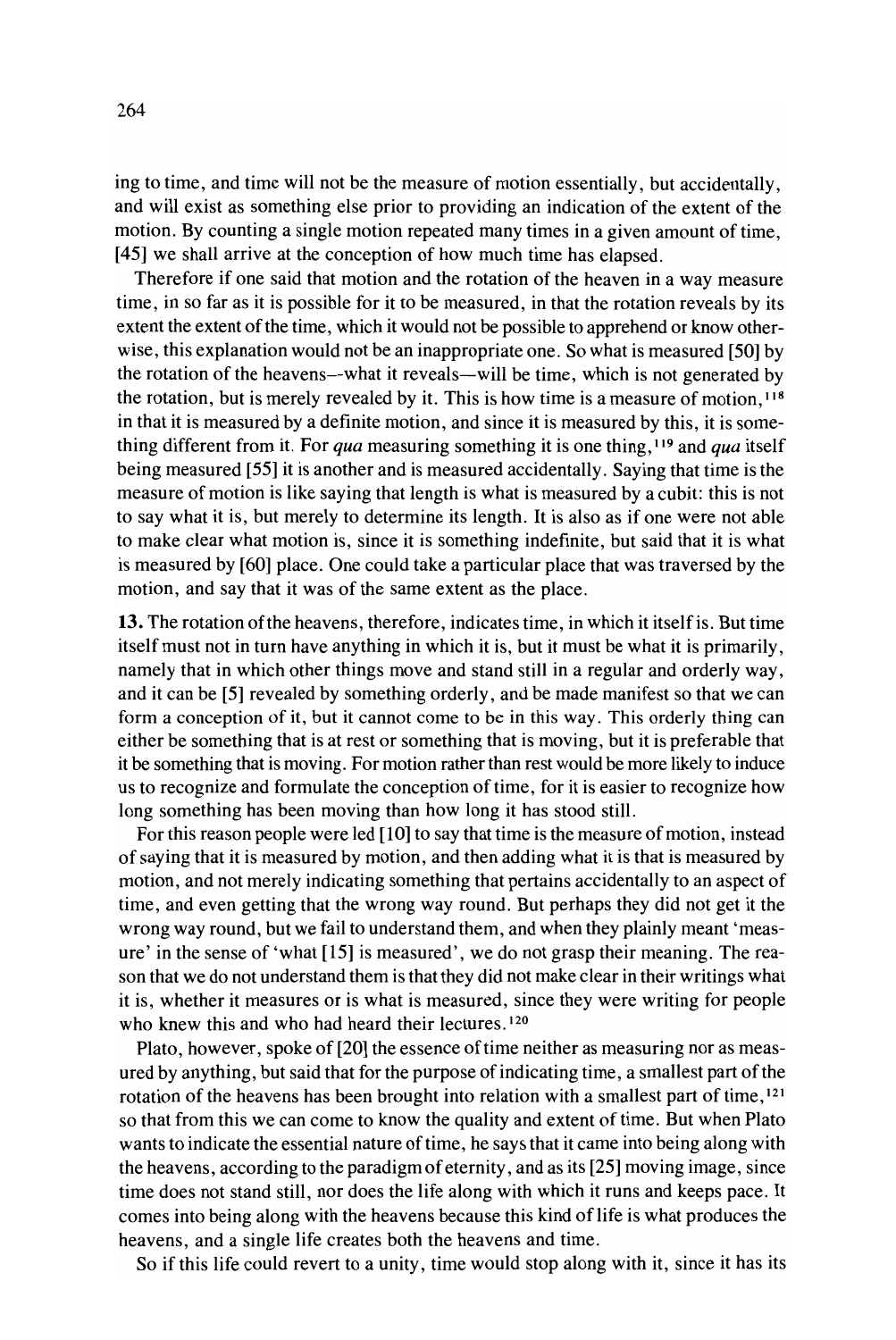existence in [30] this life, and so would the heaven, if it did not have this life. <sup>122</sup> But ifsomeone were to take the before and after belonging to this motion and say that this was time, because it is something that exists, but denied that the before and after ofthe truer motion existed, he would be most unreasonable, in that he would be [35] granting that a soulless motion possesses a before and after and a time that accompanies it, but refusing to grant this about the motion in imitation of which the soulless motion has come into being, from which before and after exist primarily, since it is a self-caused motion and generates, as it were, each of its activities, and so also generates [40] their sequence, and along with their generation, the passage from one of them to another.

Why is it, then, that we refer this motion, that of the universe, back to the soul that contains it, <sup>123</sup> and say that it is in time, but we do not say that the motion of the soul within itself, which is in eternal progression, is in time? This is because what is prior to the motion of the soul is eternity, which does not [45] run along with it or stretch out alongside it. Thus the motion of the soul was the first to enter into time, and it generated time and has time together with its activity. How is time everywhere? Because the soul is not absent from any part of the cosmos, just as soul in us is not absent from any part of us. But if someone were to say that [50] time does not exist or that it is unreal,  $124$ we must declare<sup>125</sup> that he is clearly saying something false whenever he says that something was or that something will be, for that thing 'will be' or 'was' in precisely the same way as what he says it is in. But against persons like this another sort of argument is required.

In addition to everything that has been said, we should also note this: that when one [55] considers the distance that a moving man has advanced and the amount of this motion, and when one considers the motion, for example, that is produced by his legs, one should also notice that the motion in him that is prior to this motion<sup>126</sup> is of the same extent, supposing that he continued the motion of his body for this amount. 'One will refer the body that is moved for this amount of time back to the [60] motion that is of this extent-for this is the cause of it-and to the time belonging to this motion, and this to the motion ofthe soul, which is of equal extension with it, but to what will one refer the motion of the soul? For that which one will want to refer it to is unextended. So this  $127$  is what primarily has extension, and is that in which the other motions are, but it is itself no longer in anything else, <sup>128</sup> for there is nothing for it to be in. [65] So this is what is primarily extended. <sup>129</sup> The same will apply to the soul of the universe.

So is time also in us? It is in every soul of this kind,  $130$  and is the same in them all, and all of them are one.<sup>131</sup> Therefore time will not be divided up, since neither is eternity, which is also in every being of this same kind in another way.

University of Pittsburgh

#### NOTES

<sup>I</sup> Neither conception is completely original with Plotinus. Rather he seems here, as elsewhere, to be giving clear and definitive formulation to ideas that were already present in the Middle Platonic and Neopythagorean traditions. The notion of eternity as a sort of life seems already present in Plato's use of the term αἰών in the *Timaeus*, but eternity as an eternal, durationless 'now' makes its first clear appearance in Plutarch *(De E apud Delphos* 393ab). Persuasive arguments for this, along with a wealth of evidence, can be found in the papers of Whittaker cited in the bibliography. Plotinus' conception of time as the life of the soul is also anticipated in Plutarch: cf. *Plat. Qu.* I007bc with Cherniss' note. To this passage may be added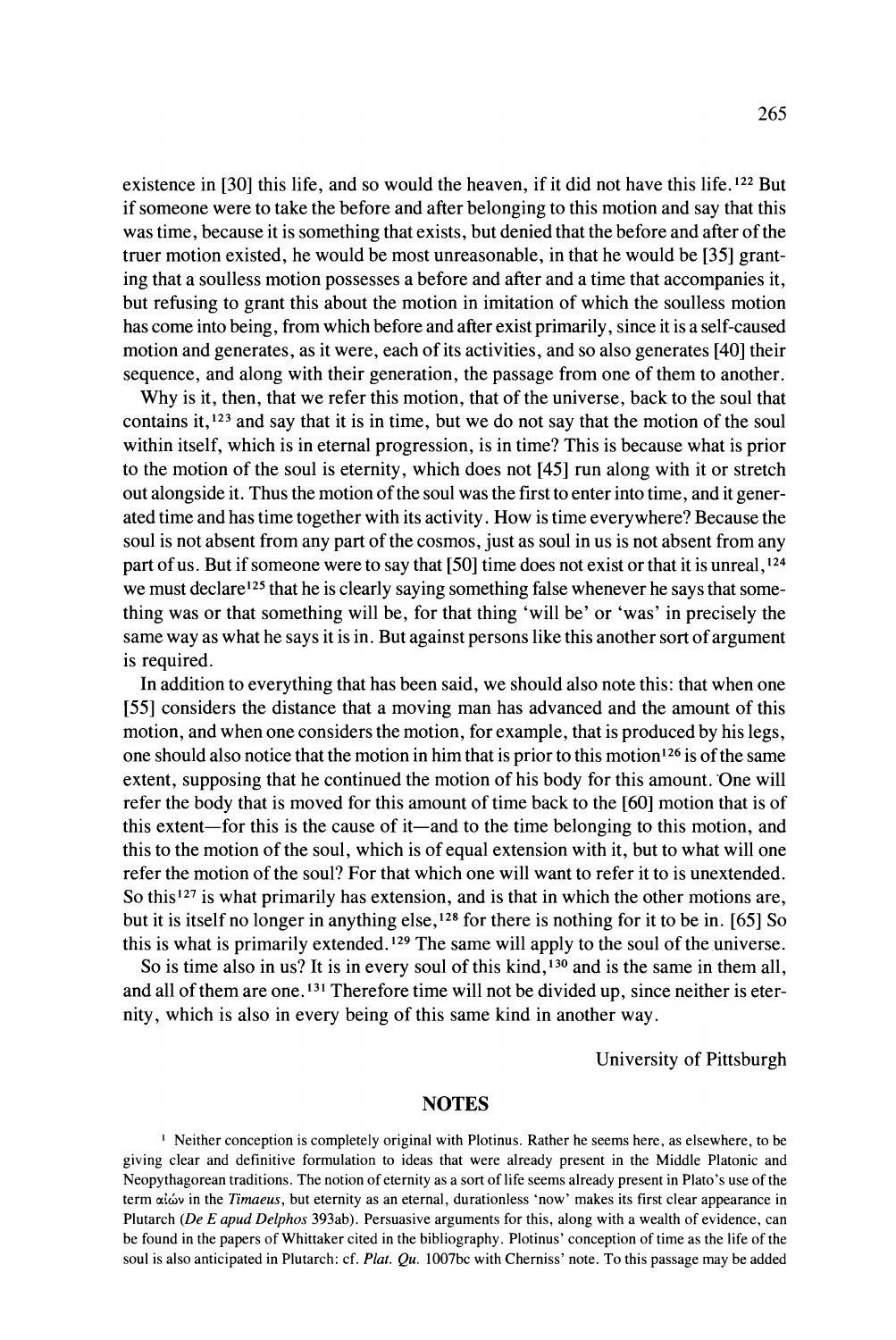Calcidius *In Tim.* ch. 101, which probably depends upon a Middle Platonic source.

<sup>2</sup> Bréhier's Budé translation is unfortunately often quite inaccurate. The commentaries of Beierwaltes and of Beutler and Theiler are usually not helpful on details of the arguments, and Beierwaltes' commentary is often misleading. We were unfortunately only able to consult the excellent Spanish translation by J. Igal after our translation was completed and had been submitted for publication. Some agreements and differences with Igal's readings have been signaled in our notes.

<sup>3</sup> A more complete discussion of the content and arguments of the treatise, addressing more general questions concerning Plotinus' methodology and his relation to his predecessors, is contained in the paper by Strange cited in the bibliography, which is independent of but complementary to our translation.

<sup>4</sup> This is argued in detail in the work that immediately precedes this one in the chronological order of Plotinus' writings, *Ennead* vi 2, the second book of his treatise *On the Genera 0/Being* (the three books of which are 42-44 in the chronological list of Plotinus' treatises).

<sup>5</sup> See the table of correspondences between the text of Plotinus' treatise and Parmenides B8 given by Beierwaltes 178.

<sup>6</sup> The first objection has perhaps been raised most forcefully by Kneale. For the philosophical issues involved in both objections and their connections with other key ancient texts, see chapter 8 of Sorabji 1983, 98-130.

<sup>7</sup> Cf. *Enn*. vi 1.16.14-15: ή λεγομένη ενέργεια ού δεΐται χρόνου. This is not to imply that Aristotle himself is clear on this point. His god or voug is not subject to time because it does not undergo any sort of change, but he does appear to conceive of it as enduring. Cf. *Metaphysics* 1072bI4-1073aI3, *De caelo* 279aI2-b3, and Whittaker 1968, 142.

<sup>8</sup> Hussey's commentary is a particularly good example of this. For a full discussion of Plotinus' critique and its sources, cf. Strange.

<sup>9</sup> Some important disagreements with Armstrong's translation—the only serious translation in English are mentioned in the notes.

<sup>10</sup> The authors are grateful to Tad Brennan, Michael Frede and an anonymous referee for *Ancient Philosophy* for their suggestions, and especially to Robert Sharples for his detailed comments on a previous draft.

<sup>11</sup> Plotinus uses άίδιος and αίώνιος as synonyms in this treatise: cf. Jonas 1962, 297n3. We translate both by 'eternal', except where they occur together in the same clause (at 3.2). 'A $\delta$  $\delta$  $\gamma$ <sub>S</sub> we render by 'eternality', and two occurrences of the neuter abstract τὸ αἰώνιον by 'what is eternal'. Since Plotinus denies that eternity involves duration, it is misleading and inappropriate to translate  $\dot{\alpha}$  ( $\delta$ io<sub>s</sub> as 'ever-lasting', as do Armstrong and Beierwaltes.

<sup>12</sup> For the idea that a complex act of apprehension that is  $\dot{\alpha}\theta\rho\dot{\alpha}$  or 'all at once' is also superficial, hence eursory, cf. v 5. 10,8 and ii 8. 1,40. See also the next note.

<sup>13</sup> As the remarks on methodology at 7.10-17 show, Plotinus accepts as conditions on the adequacy of a philosophical theory (1) that it be consistent with the texts of the most authoritative of the  $\pi\alpha\lambda\alpha$  is, the ancient philosophers, on the matter in question,  $(2)$  that it be in agreement with our common conceptions (xowat Evvolat) about the subject (see Beierwaltes' note on that passage). But we must ensure that these conceptions are clear  $(\omega \alpha \gamma \epsilon_5)$  by careful philosophical examination of them, since our initial unreflective ('cursory') formulations of them can be confused and misleading: with άθροωτέραι επιβολαί here, compare, in addition to the passages cited in the previous note, the  $\pi p \bar{\omega} \tau \eta \tau \bar{\eta} \zeta \delta \alpha w \omega (\alpha \zeta \partial x)$  concerning the nature of the soul of vi 2.4,21-24, which is a confused and incorrect apprehension of it. These passages are enough to prove that Beierwaltes (1967, 58n42 and 83) is wrong to follow Becker's misguided attempt to connect the notion of an  $\dot{\alpha}\theta$ ρόα έπιβολή with the direct intuition of the nature of a thing (cf. Becker 1940, 14-21). For a full and useful discussion of Plotinus' use of the theory of common conceptions, see the paper by Phillips (1987), who however denies (40-41) that Plotinus in this passage takes our prephilosophical common conceptions to be confused or inarticulate. He is misled by his acceptance of Beierwaltes' endorsement of Becker's interpretation of άθρόα έπιβολή (cf. his n29 to 41).

<sup>14</sup> This means Plato and Pannenides, as can be seen from references to Pannenides' poem and the *Timaeus* in chs. 3 to 6 below, and probably also Aristotle: see n49 to 4.42-43 below. Plotinus' referencesto the *Timaeus* are noted in Henry and Schwyzer's apparatus; for his allusions to Parmenides, see the table given by Beierwaltes 1967, 178.

<sup>15</sup> We render Plotinus' characteristic use of  $\epsilon x \epsilon \bar{x}$  and  $\epsilon y \epsilon x \bar{y}$  to indicate, respectively, the intelligible and the sensible worlds by the contrast between 'that realm' and 'this realm'.

<sup>16</sup> The Substance (οὐσία), Rest (στάσις), and Motion (xίνησις) in the intelligible world discussed in ch.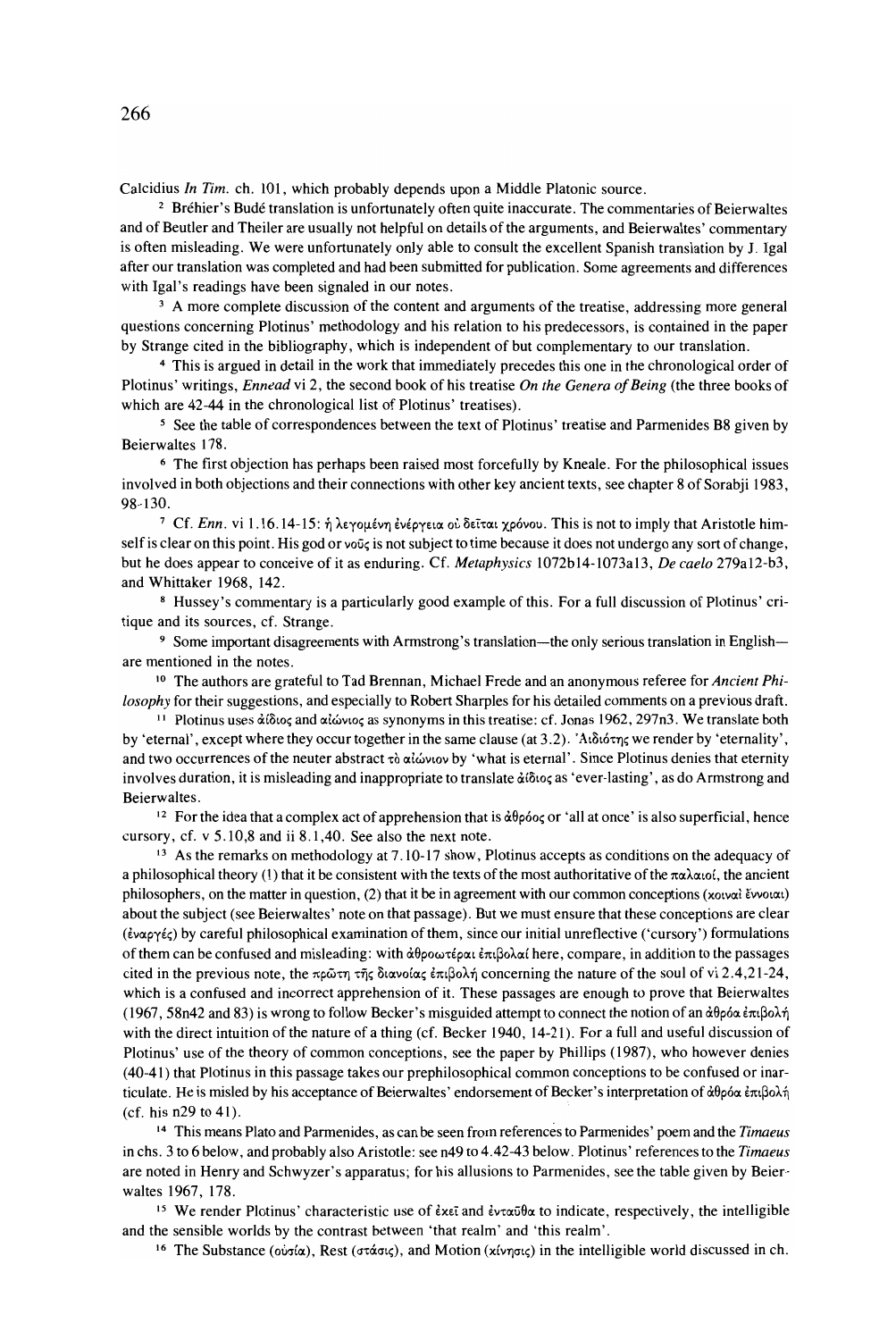2 are the Forms of Substance, Rest, and Motion, which Plotinus identifies with the corresponding  $\mu \epsilon \gamma \omega \tau \alpha$ γένη of the *Sophist*: see our remarks in the Introduction.

<sup>17</sup> Cf. *Physics* 218bl and 7.24-25 below. The reference is to Pythagoras or the Pythagoreans according to Simplicius *In phys.* 700.18-19, Stobaeus 1.207.17, and ps.-Plutarch *Placita* 884b (for the latter two passages, cf. Diels, *Doxographi Graeci 318.4-5).*

<sup>18</sup> The σεμνότης of νοῦς or intelligible substance is connected with its divinity: see n53 with 5.18 below.

 $19$  Reading ότι for δ τι 2.7, with H-S<sup>3</sup>.

<sup>20</sup> The One according to Plotinus can have nothing predicated of it, since a predicate that is true of a subject must correspond to a property that is actually present in it, and this entails that the subject is internally complex, since it contains something different from itself. The One, however, since it is Unity Itself, is in no way multiple. Cf. v 3.13,4, vi 7.41,37-38, and vi 2.9,6.

<sup>21</sup> 'He' here is of course Plato, as at 12.26-27 and 33 below: the quotation is from *Timaeus* 37d7. Note that Plotinus assurnes the reader's intimate acquaintance with the text of Plato.

<sup>22</sup> The intelligible items under discussion here are the  $\mu \epsilon \gamma \tau \sigma \gamma \epsilon \gamma \eta$  of the *Sophist*, which are conceived both as the constituents (cf. vi 2.2,9-10) and as properties (cf. below, 3.8-9 and 24-25) of intelligible Substance or vouc.

<sup>23</sup> Cf. *Physics* 219a9-10 and below, 8.1 with n75.

<sup>24</sup> Κίνησις can mean either spatial movement or change in general, including qualitative alteration. Plotinus, like Aristotle (Phys. 218b19-20), does not distinguish the two senses of xίνησις in his discussion of time. We translate xίνησις throughout as 'motion'.

<sup>25</sup> This shows that Plotinus denies the assumption of 'self-predication', i.e., that Forms are themselves characterized by the very same properties that they are Forms of: cf., e.g., ii 4.9,5-6 (Quantity Itself is not a quantity), vi 6.17,25-26 (intelligible Shapes do not themselves have shape).

<sup>26</sup> Cf. *Sophist* 252d6-11.

<sup>27</sup> 'AEL, attributed to eternity by Plato at *Timaeus* 38a3.

<sup>28</sup> Cf. below, 6.21-36, where Plotinus attempts to explicate this non-temporal sense of  $\dot{\alpha} \epsilon$ .

<sup>29</sup> 'Ev *ivi*: an allusion to *Timaeus* 37d6, cf. line 35 below. Plotinus is implying that the concept of eternity must involve the intelligible category of  $\tau$ αύτόν or Sameness: cf. below, 3.10-11.

<sup>30</sup> The principal point of distinction between eternity and time, according to Plotinus, is therefore that time is something extended while eternity is in no way extended.

<sup>31</sup> *Timaeus* 37d6: cf. n29 above.

<sup>32</sup> Cf. nIl above.

33 This is answered at 5.12-18.

<sup>34</sup> Punctuating at 3.5 and 3.7 with Igal. On this characteristic use of  $\epsilon_{\text{vog}}\tilde{\alpha}$  by Plotinus to signify the contemplation of relations between intelligible objects, cf. Smith 1981, l04nI8.

<sup>35</sup> Again, the reference is to the  $\mu\acute{\epsilon}\gamma\sigma\sigma\alpha\gamma\acute{\epsilon}\nu\eta$  of the *Sophist*: cf. Introduction and n16 above.

<sup>36</sup> We take  $\epsilon$ ν τούτοις at 3.12 with the preceding words, as do H-S<sup>3</sup>, but retain the comma after συστείλας in the following line.

<sup>37</sup> The text here is somewhat uncertain. We take τὸ ὑποχειμένον to be the subject of ἐπαγγελλέται at 3.25, which is probably middle, not passive as Armstrong seems to take it. S-P 399.23-25 propose taking  $\alpha\dot{\omega}$  as the subject of this verb, but this is unlikely, as it is the existence of  $\alpha\hat{\omega}$  that is to be explained here.

<sup>38</sup> An apparent allusion to Parmenides B8.2, λείπεται ώς έστιν.

 $39$  Toῦτo is misprinted for τοῦτον at 3.1 in both H-S<sup>1</sup> and H-S<sup>2</sup>.

<sup>40</sup> Reading  $\lt \epsilon v \gt \epsilon x \epsilon v \eta$  at 4.2 with the *editio princeps*: compare ένορᾶται and ἐνών (or ἐνοῦσα: see next note) in line 3. The Mss. text, retained by H-S<sup>2</sup>, is inconsistent with the claim of 3.23-24 that eternity is not the substrate, i.e., intelligible Substance itself, but rather is an attribute of it.

<sup>41</sup> Reading ενών for ενοῦσα at 4.3 with H-S<sup>3</sup>. But perhaps we should retain ενοῦσα with the Mss. and H-S2 and translate 'for that life *[sc.* of eternity] is seen to exist in that intelligible nature and to arise from it'.

<sup>42</sup> This doctrine oftrue wholes (cf. also lines 12-15 below) seems to have been constructed as a solution to the *aporiai* about the relation of parts to wholes found at *Parmenides* 157c-e and *Theaetetus* 204a-205c.

<sup>43</sup> For Plotinus' denial that intelligible truth involves any sort of correspondence, cf. v 5.2,18-19 and v 3.5,23-26.

44 Plotinus here imagines someone raising an objection to the preceding argument, namely that intelligible substance might acquire a property without that property affecting its wholeness or adding to the whole that it previously was. But such a property could then only be an affection of it, which is impossible.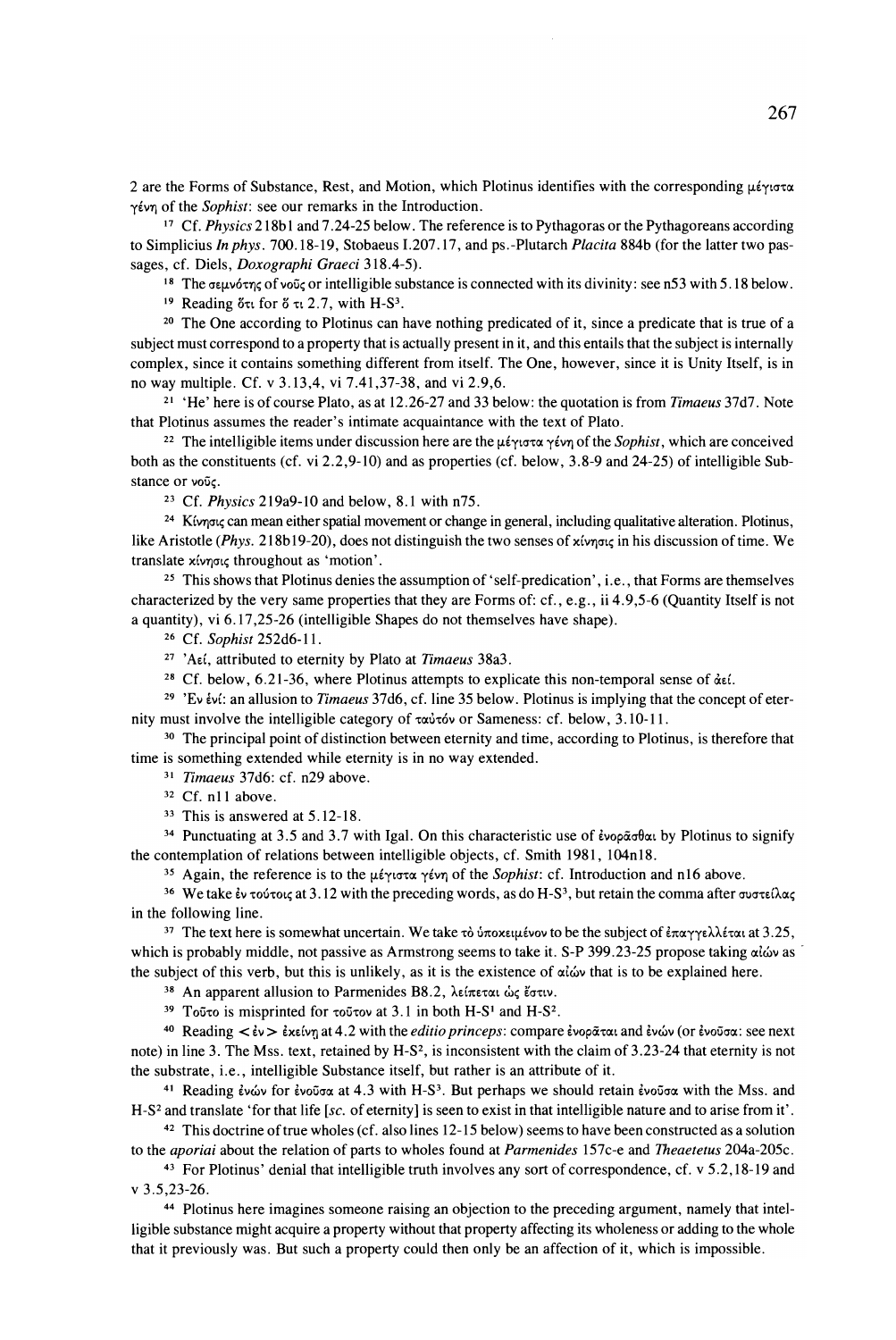<sup>45</sup> A verbal allusion to *Philebus* 24dl-2.

46 Punctuating at 4.26-27 as in H-S3.

<sup>47</sup> Armstrong's note to this sentence is misleading: he cites the earlier treatise ii 2 (number 14 in chronological order) as giving 'a fuller discussion of the circular motion of the universe and its cause'. But in fact the explanation of the circular motion given in this passage, which is a consequence of Plotinus' theory of the nature oftime (stated more fully in 11.20-43 below) is quite different from thatendorsed in ii 2.1 and 3,1-13.

<sup>48</sup> Deleting  $\tau\dot{\sigma}$  at 4.39 with H-S<sup>3</sup>.

49 Cf. *De caelo* 279a25-28.

<sup>50</sup> With οὐχ ἀποχλίνων 5.10, μὴ ἀποχλῖνον 5.13, and ἀχλινῆ πάντη 11.4, compare ii 9.2,3, vi 8.9,33 and ανέγχλιτον used of eternity at Plutarch *De E* 393a.

 $51$  'A<sub>E</sub>l  $\ddot{o}$ v: cf. 4.42-43.

52 This answers the questions posed in 3.1-3 above.

<sup>53</sup> That is, νοῦς, the god that has been the subject of the previous discussion, not the One, which for Plotinus transcends the intelligible realm and thus also eternity.

<sup>54</sup> 'Ατρεμές, 'imperturbable', at 5.21 is an allusion to Parmenides B1.29, where the word is used of Parmenides' One Being: άληθείης εὐχυχλέος άτρεμές ήτορ, 'the imperturbable heart of well-rounded truth (or reality)'.

<sup>55</sup> Cf. above, 3.4-5.

<sup>56</sup> The manuscripts add here the sentence, 'For that which follows, "in virtue of being actually complete and expending nothing of itself", would be an explanation of the phrase' 'as a life that is unlimited"', which is clearly a gloss on lines 26-27.

<sup>57</sup> *Timaeus* 37d6.

58 The life of Being or νοῦς, which is eternity, consists in its eternal contemplation of the One: cf. n97 to 11.1-4 below.

59 Retaining και το ούτω μένον αίων είναι at 6.9-10, as in H-S<sup>2</sup>.

<sup>60</sup> Reading ώς οὐσία ἢ τὸ ζῆν at 6.20. Tò ζῆν appears in two principal Mss. from different families, and ώς ούσία is a conjecture accepted by all editors prior to Henry and Schwyzer.

 $61$  'Αεί.

 $62$  Reading ήμῖν ἕνεχα τῆς σαφηνείας at 6.22: see iv 3.9.15 and n69 to line 54 below.

*<sup>63</sup> Sc.* by Plato at *Tim.* 38a3.

<sup>64</sup> Reading Extasty in 6.25 with Bury and H-S<sup>2</sup>. But the Ex $\beta \alpha \sigma \nu$  of the Mss. is perhaps not impossible ('an unfolding of extension'?): cf. Porphyry, *Sententiae* §35, 39.15 Lamberz.

<sup>65</sup> That is, sophistry: cf. *Metaphysics* 1004b18.

66 Cf. above, 4.42-43.

<sup>67</sup> Cf. Parmenides B8. 33 and 44-48.

*<sup>68</sup> Timaeus* 2ge1. Plotinus understands this phrase to refer to the Demiurge and therefore to the intelligible cosmos: cf. Jonas 1962, 306n11 and HBT *ad loc.*

<sup>69</sup> Cf. *De caelo* 280a1: Plotinus is here endorsing the view of Aristotle's opponents in that passage (including Xenocrates: cf. Simplicius *In de caelo* 303.33-34), that Plato's talk of creation in the *Timaeus* is not meant to be taken literally: cf. also iv 8.4, 40-42.

<sup>70</sup> *Sc.* 'was' in 'He was good'; cf. *Timaeus* 37e-38a. Armstrong is wrong in taking Plotinus to recur here to his previous discussion of  $\det$  (lines 21-36 above).

<sup>71</sup> This would be the case if we did not possess first-hand experience of eternity, but it is a consequence of Plotinus' doctrine of the undescended soul that we do have such experience. For  $\mu\alpha\rho\tau\upsilon\rho\epsilon\tilde{\upsilon}$  with a dative of person, cf. ii 9.15.27 and S-P 621.33-36.

<sup>72</sup> Cf. n13 above.

<sup>73</sup> Plotinus classifies previous opinions on the nature oftime in terms of how they conceive ofthe relation between time and χίνησις. He then refutes each class of view in turn. His classification of previous views is closely modelled upon Aristotle's doxography of time at *Physics* 218a30-b20. What is common to these accounts is that they all connnect time with *physical* motion. The phrase xίνησις ή λέγομενη in line 19 is probably intended to indicate this restriction: cf. below, 8.3-4. For the holders ofthe various views, cf. Henry and Schwyzer's apparatus and nn74, 75, 77, 81, 83, 92, and 95 below.

<sup>74</sup> Διάστημα χινήσεως: the Stoic view that time is the extension of physical motion itself, considered as a special sort of continuous quantity, as just 'so much motion' ( $\tau$ )  $\tau$ o $\lambda$ ύ  $\tau$  $\tilde{\tau}$ ς xινήσεως), as Plotinus puts it below (8.37). This is not the same as the distance covered by the motion, as in Armstrong's translation.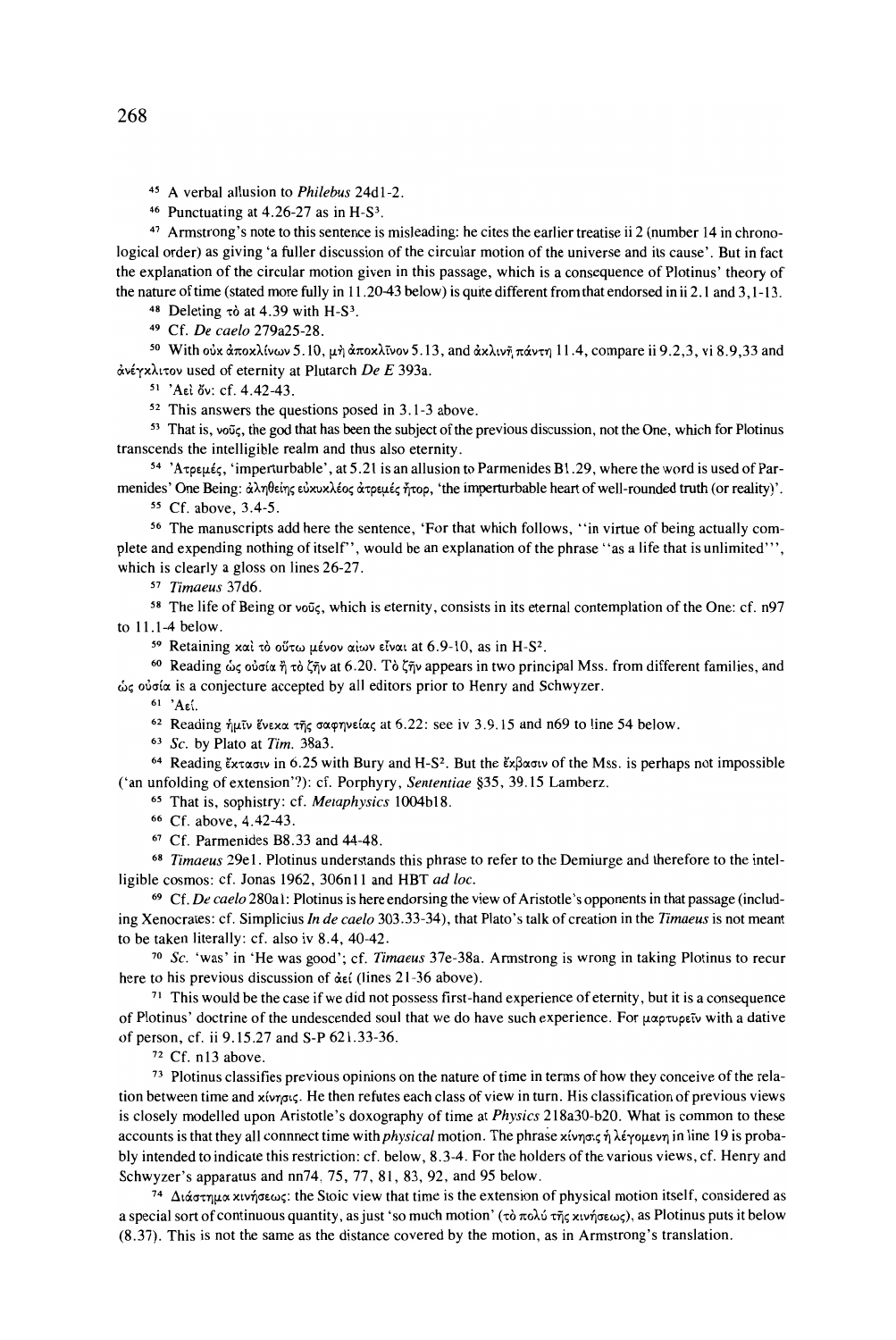<sup>75</sup> Aristotle refers to holders of this view at *Physics* 218a34. According to ps.-Plutarch *Placita* 884b and Stobaeus 1.102.19 (both in Diels, *Doxographi Graeci* 318.24-25), it was later held by many Stoics.

76 Punctuating at 8.3-5 as in H-S3.

<sup>77</sup> Alexander of Aphrodisias apparently claimed that Eudemus and Theophrastus had attributed to Plato the view that time was the motion ofthe universe (cf. Simplicius *In phys.* 700. 17-19), obviously as an interpretation ofthe *Timaeus:* cf. also ps.-Plutarch *Placita* 884b (Diels, *Doxographi Graeci* 318.9-10). It is clear, however, that Plotinus does not accept this way of reading the *Timaeus.*

78 Reading χαι αύτη < περιφέροιτο ἂν είς τὸ αὐτό >, εἴπερ τὴν περιφορὰν λέγοι, ἐν χρόνω τινί [χαι αύτη περιφέροιτο ἂν είς τὸ αὐτό], οὐχ... at 8.9-11 with H-S<sup>3</sup>, after Igal.

79 Cf. *Physics* 218b 1-3.

<sup>80</sup> Cf. n74 above.

<sup>81</sup> As was claimed by Chrysippus *(apud* Stobaeus *Ecl.* 1.106.5-7), followed by the *Didaskalikos* (§14, 170.21 Hermann).

 $82$  This translation shows that the Mss. text of 8.50-52 can be retained, against the doubts of Beierwaltes and H-S<sup>3</sup>: cf. also 6.43-44. We place a half stop after  $\chi \rho \omega \omega$  in 8.51, and take the following words  $\tau \delta$ ...  $\chi \rho \omega \omega$ as a single question, as does Igal.

<sup>83</sup> Cf. Strato of Lampsacus *apud* Simplicius *In phys.* 789.2-4.

84 Cf. *Physics* 223b4-6, 224a2-17.

85 Mova<sub>b</sub>ux<sup>6</sup>c or 'counting' number, made up of abstract units (cf. *Metaphysics* 1083b17, *Philebus* 56de). Aristotle claims that time as the number of motion is the concrete number of units of motion that is counted, not the abstract number that is used to count them *(Physics* 219b5-9, 220b8-9).

<sup>86</sup> Retaining μέγεθος, at 9.19, as in H-S<sup>2</sup>.

<sup>87</sup> Punctuating at 9.21 and 23 as in H-S3.

<sup>88</sup> Cf. *Physics* 220bI4-16.

<sup>89</sup> With ὄ τί ποτ' έστιν ... έχεῖνο in 9.50, cf. τοῦτο ὅ ποτε ὂν ἔστιν ὁ χρόνος, *Physics* 223a27.

90 Retaining  $\alpha$ <sup>U</sup> 9.70, as in H-S<sup>2</sup>.

<sup>91</sup> Cf. *Physics* 223a21-29.

92 Cf. Epicurus fr. 294 Usener (Diels, *Doxographi Graeci* 318. 19-21).

93 So that the proposed definition turns out to be circular.

<sup>94</sup> *Sc.* instead of a philosophical one: cf. 1.1-16.

<sup>95</sup> This probably means Alexander of Aphrodisias: cf. Alexander *On Time* §10 (Sharples 1982,62). Cf. above, 9.34.

96 'Αχλινη πάντη: cf. n50 to 5.10 above.

97 Not 'towards eternity' (Armstrong): cf. above, 6.1-4 with n58.

<sup>98</sup> An allusion to Homer's invocation ofthe Muses at *Iliad* 16.112-113, modelled upon Plato's adaptation of the same lines at *Republic* 545d. For a similar use of έχπίπτειν, see iii 8.4,10.

99 Lines 12-20 give a mythical account of the generation of time; in the succeeding lines (20 ff.), Plotinus offers a point-by-point philosophical interpretation of his own myth. Commentators have found difficulty in the fact that the passage speaks of Time in the third person, even though it is supposed to be a report given by the mythical personification ofTime (cf. Jonas 1962, 309n16; Manchester 1978,121-123 even claims to find deep implications in Time's unexpected 'silence'). But the most plausible interpretation seems to have been overlooked, namely, that we are thought of as reporting at second hand Time's account ofits own generation.

100 We take  $\epsilon x \epsilon \omega \omega$  in 11.14 to be co-referential with  $\alpha \nu \tau \omega$  in line 13, with H-S<sup>2</sup>: read this way, the text claims the initial lack of distinction between time and eternity in the order of being.

<sup>101</sup> This 'officious nature' (φύσις πολυπράγμων 11.15: we borrow this phrase from Clark 1944, 350) is identical with the soul's 'unquiet power' (δύναμις οὐχ ήσυχος) of lines 20-21 below, and is to be identified with  $\delta$ <sub>o</sub>  $\epsilon$ <sub>i</sub> see Jonas' 'Exkurs' on the fall of the soul, 1962, 314-319, and iv 8.3,23-24 with iv 7.13,3-5.

<sup>102</sup> This is a typical example of Plotinus' flouting of the usual rule concerning the antecedent of the subject of a genitive absolute: cf. Manchester 1978, 117n41, and for other examples ofthis sort of construction in Plotinus, Schwyzer 1951,518.53-68 and Atkinson 1983,137 *ad* v 1.6,17-19.

<sup>103</sup> 'We' are here identified with soul as the generator of time: cf. Jonas 1962, 309-310n17; contrast Beierwaltes 1967, 241-242. As Jonas sees, this need not mean that individual souls generate times (which would conflict with iv 4.15,12-13), since Plotinus holds that all souls are one: cf. below, n131 to 13.67.

<sup>104</sup> For the comparison of the creation of the sensible world from the intelligible Forms with the unfolding of a spermatic *logos*, cf. iii 2.2,18-23, where, as here, this is said to involve a loss of perfection. Plotinus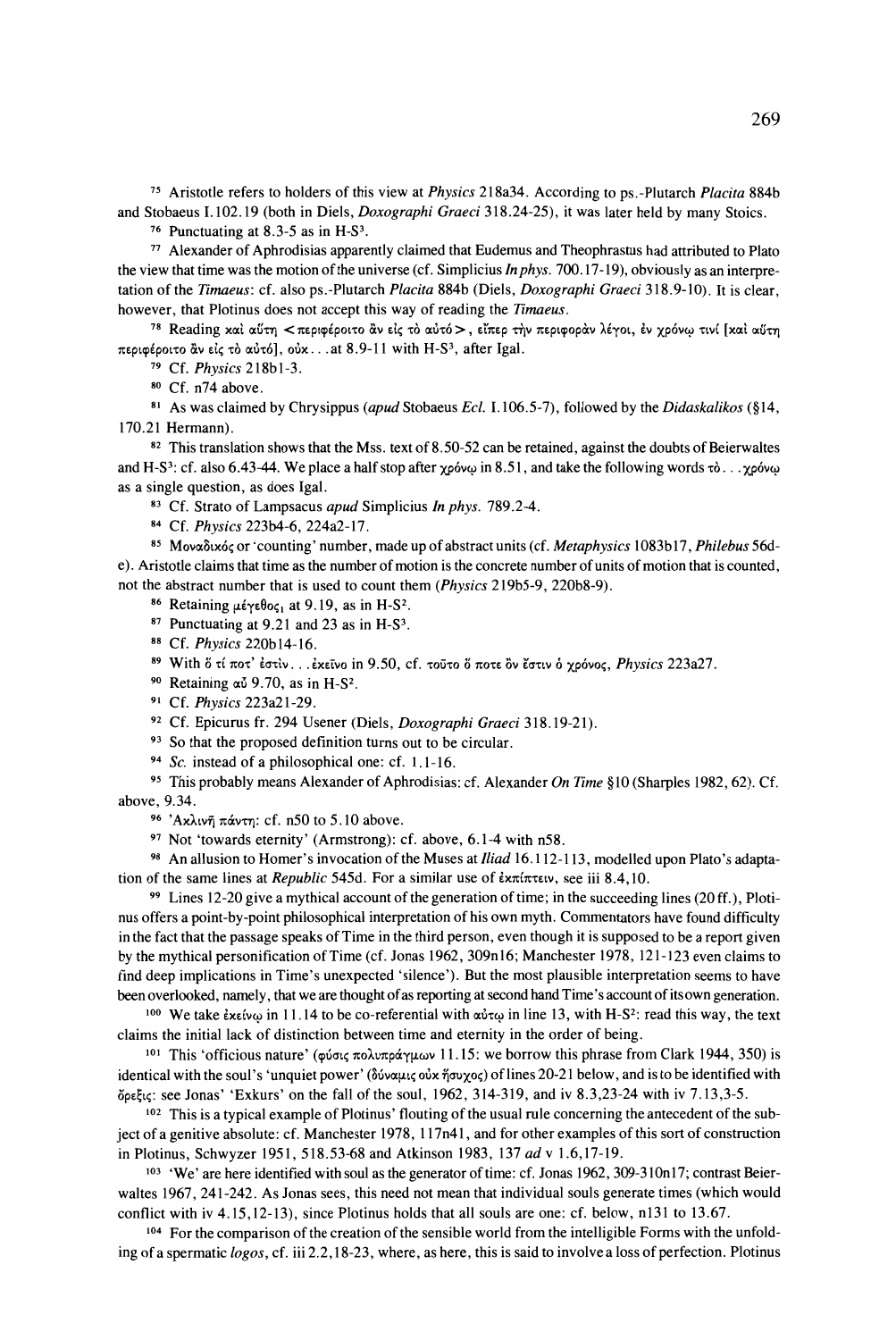often characterizes sensible magnitude as an imperfection in comparison with the unextendedness of intelligible being: cf., e.g., v 8.1,27-30, v 5.11,8-10, and ii 9.17,9-10.

<sup>105</sup> We take τοῦδε τοῦ παντὸς at 11.34 to be a gloss on αὐτοῦ as suggested by H-S<sup>2</sup> in their apparatus. For the doctrine that the sensible world is contained within the soul (an interpretation of *Timaeus* 34b4 and 36e2), cf. iii 9.3,1-4, v 5.9,29-32, and Atkinson 1983, 222 *ad* v 1.10,21-23.

<sup>106</sup> Compare, for example, vi 2.7,8-11, where the being of the sensible world is called 'a shadow ( $\sigma x/\alpha$ ) and homonym of true being'.

<sup>107</sup> That is, the unextended unity of etemity. There is no reference here to the One, *pace* Aubenque 1976, 83.

 $108$  Retaining έσόμενον 11.55, as in H-S<sup>2</sup>.

109 Retaining Page's emendation at 12.13, with H-S<sup>1</sup> and H-S<sup>2</sup>.

<sup>110</sup> Reading ή ού πρώτως ύπάρχει χρόνος· έν χρόνω και αύτη και έστι και κινείται at 12.15-16, with Igal and  $H-S<sup>3</sup>$ .

<sup>111</sup> Cf. Alexander *On Time* §5 (Sharples 1982, 60-61). Plotinus perhaps borrowed this argument from Galen: cf. Sharples 1982, 73.

<sup>112</sup> *Timaeus* 39dl.

- 113 That is, Plato *(Tim.* 38c6): cf. n21 to 2.12-13 above.
- 114 Cf. *Timaeus* 39b2.
- 115 Cf. *Timaeus* 39b6-c1.
- $116$  Placing a question mark after μετρῶν 12.38, with H-S<sup>3</sup>.
- $117$  Punctuating at 12.39-40 as in H-S<sup>3</sup>.
- $118$  Punctuating at 12.52-54 as in H-S<sup>3</sup>.

119 Reading ή μετροΰν for εί μετροΰν at 12.54. H-S<sup>2</sup> already accept Kirchhoff's ή μετρούμενον for εί μετρούμενον later in this line, but the two expressions are parallel, since  $\epsilon_{\text{teoov}}$  in line 55 corresponds to  $\alpha\lambda\lambda_0$  in line 54.

<sup>120</sup> Note that Plotinus is unwilling to attribute to Aristotle the theory of time found in *Physics*  $\Delta$  10-14: he prefers to believe that Aristotle had not expressed himself clearly and has been misunderstood!

<sup>121</sup> Taking την περιφοράν as subject of είληφθαι at 13.21 (passive, as in H-S<sup>3</sup>, not middle, as in H-S<sup>1</sup>, H-S<sup>2</sup>, and Armstrong), with *ελάχιστον* τι adverbial. The reference is to *Timaeus* 39b-c.

<sup>122</sup> Cf. above, 12.19-22 with nllI.

<sup>123</sup> Cf. n105 to 11.34 above. We read αύτὸ for αὐτὸν at 13.52 with Igal.

<sup>124</sup> Cf. Critolaus fr. 14 Wehrli (Diels, *Doxographi Graeci* 318.22-23): 'Αντιφῶν καὶ Κριτόλαος νόημα  $η$  μέτρον τὸν χρόνον, οὐχ ὑπόστασιν, and Proclus *In Tim. III.95.7-15 Diehl (SVF 2.521).* 

- $125$  Reading xαταθετέον for  $\dagger$ xαὶ τὸ θεόν at 13.50 with van Winden and H-S<sup>3</sup>: cf. Parmenides B8.39.
- 126 That is, the motion of the soul that produces this deliberate bodily motion.
- <sup>127</sup> The motion of the soul.
- 128 Retaining Dodds'  $\tau\omega$  13.64, with H-S<sup>2</sup>.

 $129$  Retaining τοῦτο τοίνυν τὸ πρώτως at 13.65: Plotinus here restates this conclusion, already stated in the same words at line 63, after giving an additional argument for it. There is therefore no need to consider these words a gloss, as do Kirchhoff and H-S2.

130 That is, rational soul, which produces voluntary motion.

<sup>131</sup> A reference to Plotinus' doctrine that different souls are yet somehow all numerically the same soul: cf. iv 9 *passim* and vi 4.4,34-39. Here he appeals to the doctrine to explain how one and the same time can be simultaneously everywhere: cf. Aristotle, *Physics* 223b3-4.

#### **BIBLIOGRAPHY**

- Armstrong, A.H. trans. 1967. *Plotinus, v.3: Ennead III.1-9.* Loeb Classical Library. Cambridge, MA: Harvard University Press.
- Atkinson, *M.l.* 1983. *Plotinus: Ennead V.l, On the 1hree Principal Hypostases.* Oxford: Oxford University Press.

Aubenque, P. 1976. 'Plotin philosophe de la temporalite' *Diotima* 4 78-86.

Becker, O. 1940. *Plotin und das Problem der geistigen Aneignung.* Berlin: De Gruyter.

Beierwaltes, W. 1967. *Plotin: Über Ewigkeit und Zeit (Enneade iii* 7). Frankfurt am Main: Klostermann. Clark, G.H. 1944. 'The Theory of Time in Plotinus' *Philosophical Review* **54337-348.**

Harder, R. trans. 1957. *Plotins Schriften, bd. [Va-b.* Anmerkungen von R. Beutler und W. Theiler. Hamburg: Meiner. (abbreviated HBT)

270